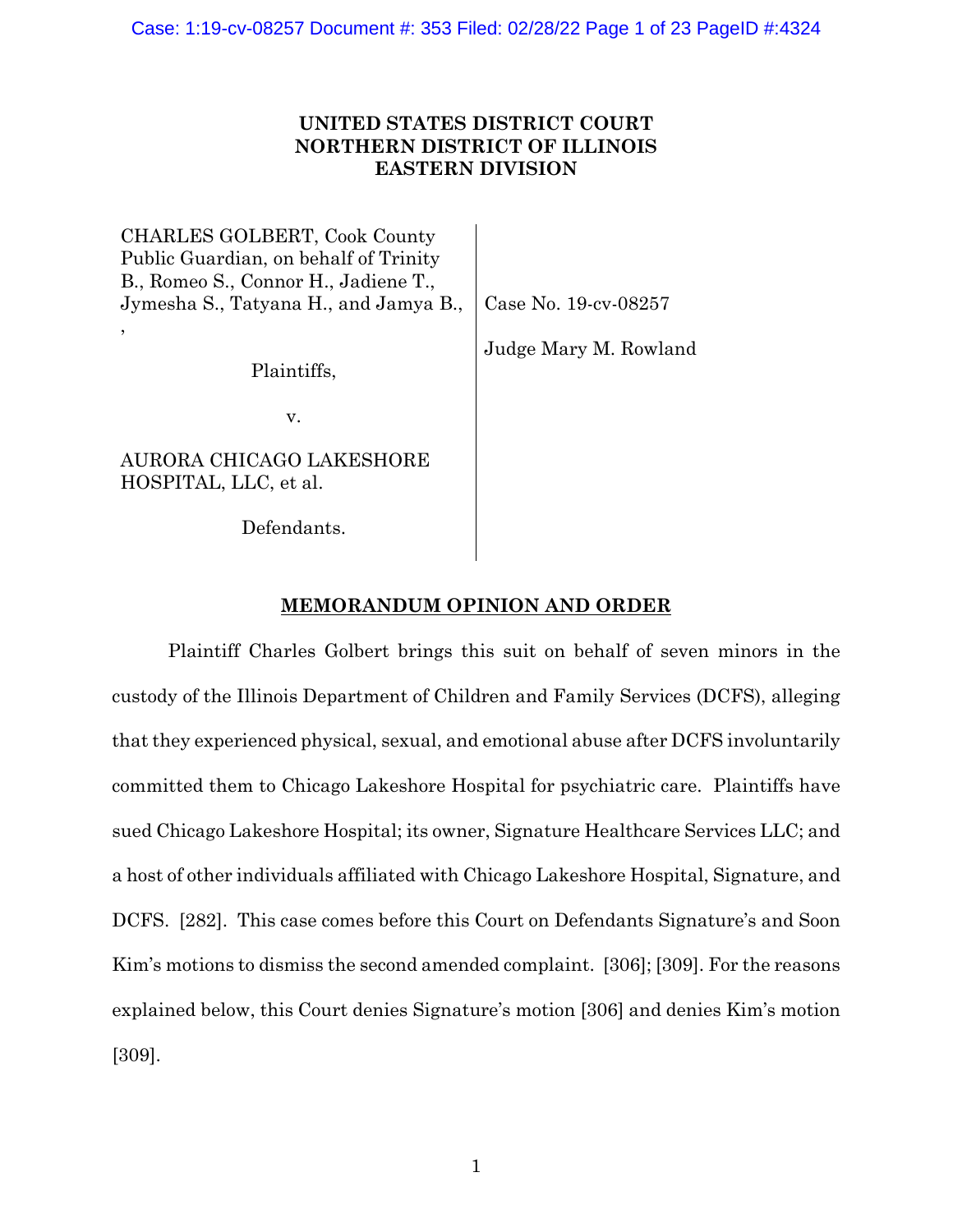# **I. Background**

In December 2019, Plaintiff Charles Golbert—on behalf of seven minors in the custody of DCFS—brought suit against Signature, Chicago Lakeshore Hospital, individual defendants formerly affiliated with Chicago Lakeshore Hospital, and employees of DCFS. [1]. After Plaintiffs amended their complaint in July 2020, [135], various Defendants moved to dismiss. Relevant here, this Court denied Signature Lakeshore Hospital's motion to dismiss, finding that Plaintiffs stated cognizable claims against them under 42 U.S.C. § 1983 pursuant to *Monell v. Department of Social Services of the City of New York*, 436 U.S. 658 (1978) and under Illinois law for negligence, negligent hiring, retention, and training, and *respondeat superior* liability. *See Golbert v. Aurora Chi. Lakeshore Hosp., LLC*, No. 19-CV-08257, 2021 WL 952528 (N.D. Ill. Mar. 11, 2021).

Subsequently, Plaintiffs filed a second amended complaint, in which Plaintiffs, as more fulsomely discussed below: (1) name for the first time Dr. Soon Kim, Signature's sole member as a defendant; and (2) add additional allegations regarding Signature's corporate structure, Kim's responsibilities within Signature, and Signature's network of hospitals. *See* [282] ¶¶ 13, 53–70.

## **A. Parties**

Between 2017 and 2018, Plaintiffs Trinity B., Romeo S., Connor H., Jadiene T., Jymesha S., Tatyana H., and Jamya B. were in the custody of the Illinois Department of Children and Family Services (DCFS) and required psychiatric hospitalization. [282] ¶ 1. At relevant times, DCFS involuntarily placed these minor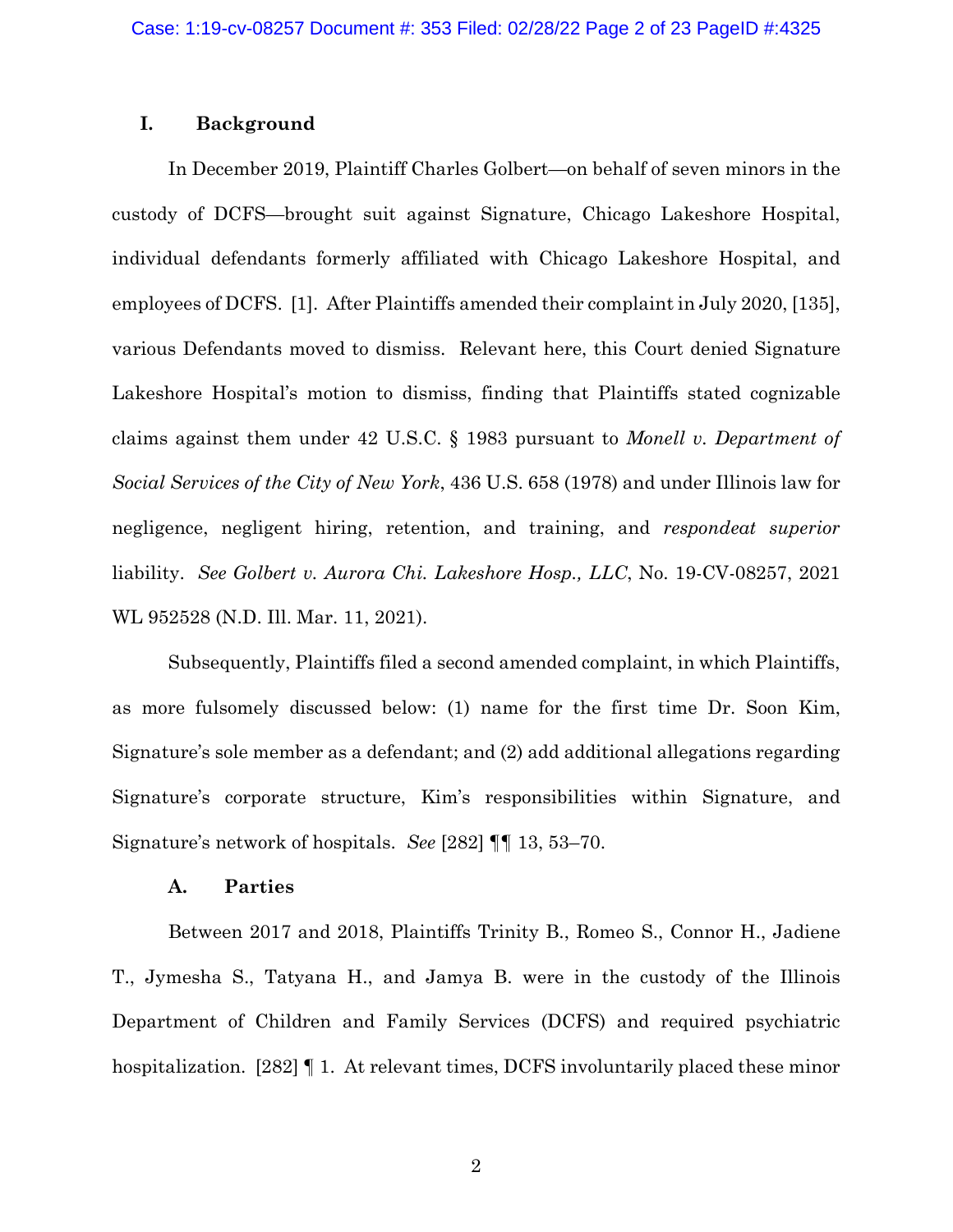Plaintiffs at the Children's Pavilion at Chicago Lakeshore Hospital (Children's Hospital). *Id.* ¶¶ 17–22. Plaintiff Charles Golbert is the Cook County Public Guardian and the guardian *ad litem* for the minor Plaintiffs. *Id.* ¶ 15.

Plaintiffs sue Defendants Chicago Lakeshore Hospital and Signature; Beverly Walker, Beth Soloman, Neil Skene, Michael Jones, Beverly Mims, Tierney Stutz, Marco Leonardo, Denise Ellis, and Brooke Sloan (DCFS Defendants); Soon K. Kim; and David Fletcher-Janzen, Niama Malachi, Tausha Bluitt, Elisabeth Schei, Richard Kasyoki, Dion Dill, Nickolay Katsarov, Andebola Majekodumni, and Shane Michaels (Chicago Lakeshore-affiliated Defendants). *Id.*

### **B. General Allegations**

Plaintiffs claim that Defendants violated their civil rights while hospitalized at the Children's Pavilion at Chicago Lakeshore Hospital. *Id.* Plaintiffs allege that DCFS placed them at Children's Hospital because it was the only hospital willing to take the children, having "worn out its welcome" at other Chicagoland psychiatric hospitals due to the State of Illinois' failure to make timely payments to vendors. *Id.* ¶ 2. Chicagoland psychiatric hospitals generally displayed reluctance to admit children in DCFS care. *Id.* ¶ 52.

As a result, according to Plaintiffs, DCFS' desperation to have a psychiatric hospital accept its children, combined with the Chicago Lakeshore Defendants' knowledge of this desperation, "created the toxic and dangerous situation" where the Chicago Lakeshore Defendants operated the Children's Hospital with virtually no accountability. *Id.* ¶ 3. The minor Plaintiffs experienced sexual, physical, and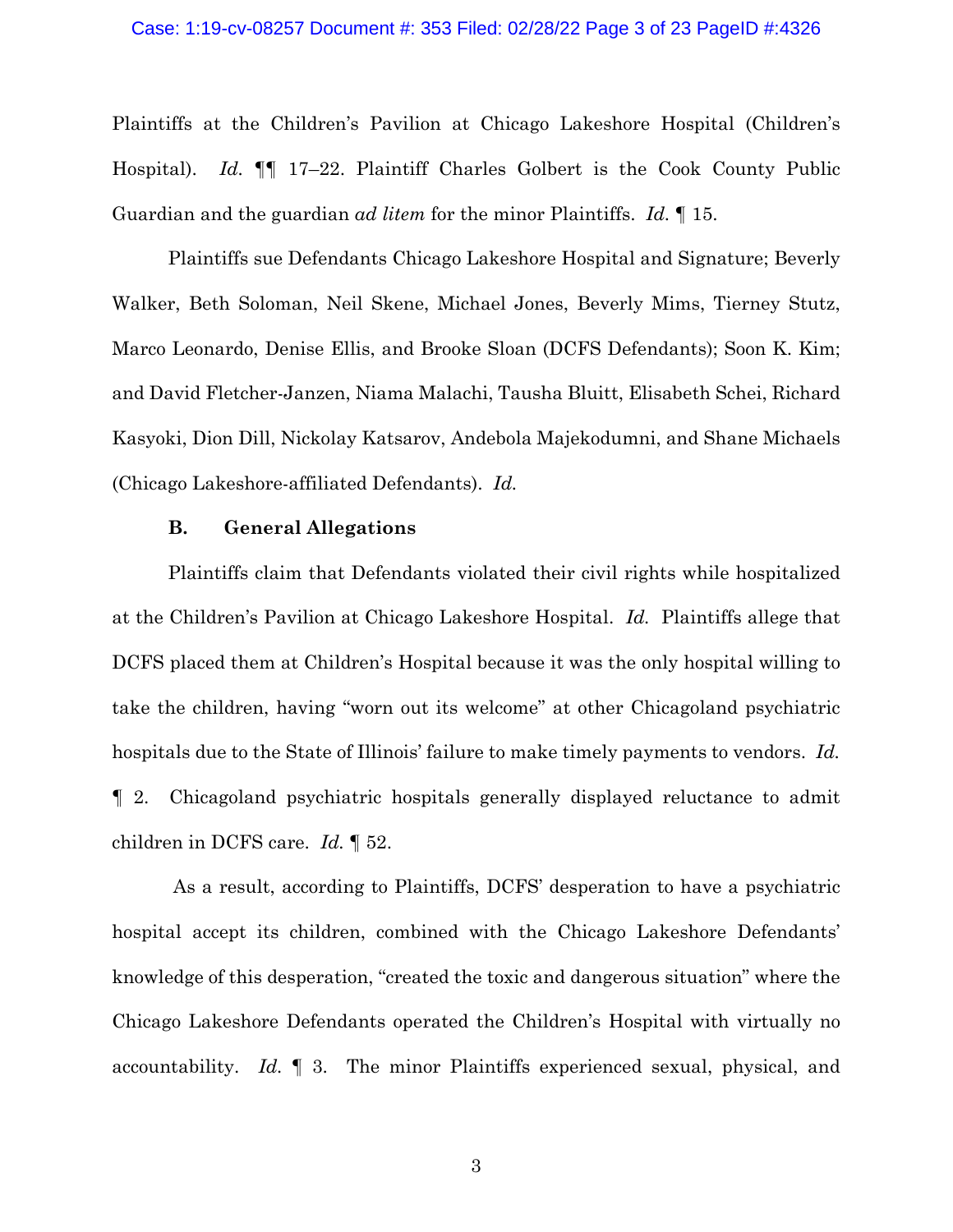emotional abuse while involuntarily admitted to the Children's Hospital. *Id.* ¶ 73.

### **C. Signature and Kim**

Plaintiffs claim that Signature and Kim owned, directed, controlled, and managed a network of psychiatric hospitals—including the Children's Hospital—that through Signature's network-wide policies and practices failed to provide a safe setting for patients and allowed for abuse and even death. *Id.* ¶¶ 4, 53. Signature owns Chicago Lakeshore Hospital, and Kim is Signature's sole member. *Id.* ¶ 24. Kim founded Signature in or around 2000 and has held himself out as Signature's president and chief executive officer. *Id.* ¶ 25.

Plaintiff alleges, on information and belief, that prior to 2017, each of the hospitals in Signature's network, at the direction of Signature and Kim, leased its buildings from entities managed and controlled—in whole or in part—by Kim. *Id.* ¶ 54. Chicago Lakeshore Hospital leased the Children's Pavilion from Clarendon Ventures, LLC, an entity managed by Clarendon Properties Inc. and Illinois Life Properties, LLC. *Id.* According to Plaintiffs, Kim has controlled and directed the activities of Clarendon Properties Inc. and Illinois Life Properties, LLC at all relevant times. *Id.*

Plaintiffs also allege, on information and belief, that Signature and Kim required Chicago Lakeshore Hospital, as well as other hospitals within the network, to obtain management services from Signature. *Id.* ¶ 56. As part of those management services, Signature provided those hospitals with their chief executive and chief financial officers and required the hospitals to pay Signature a bonus of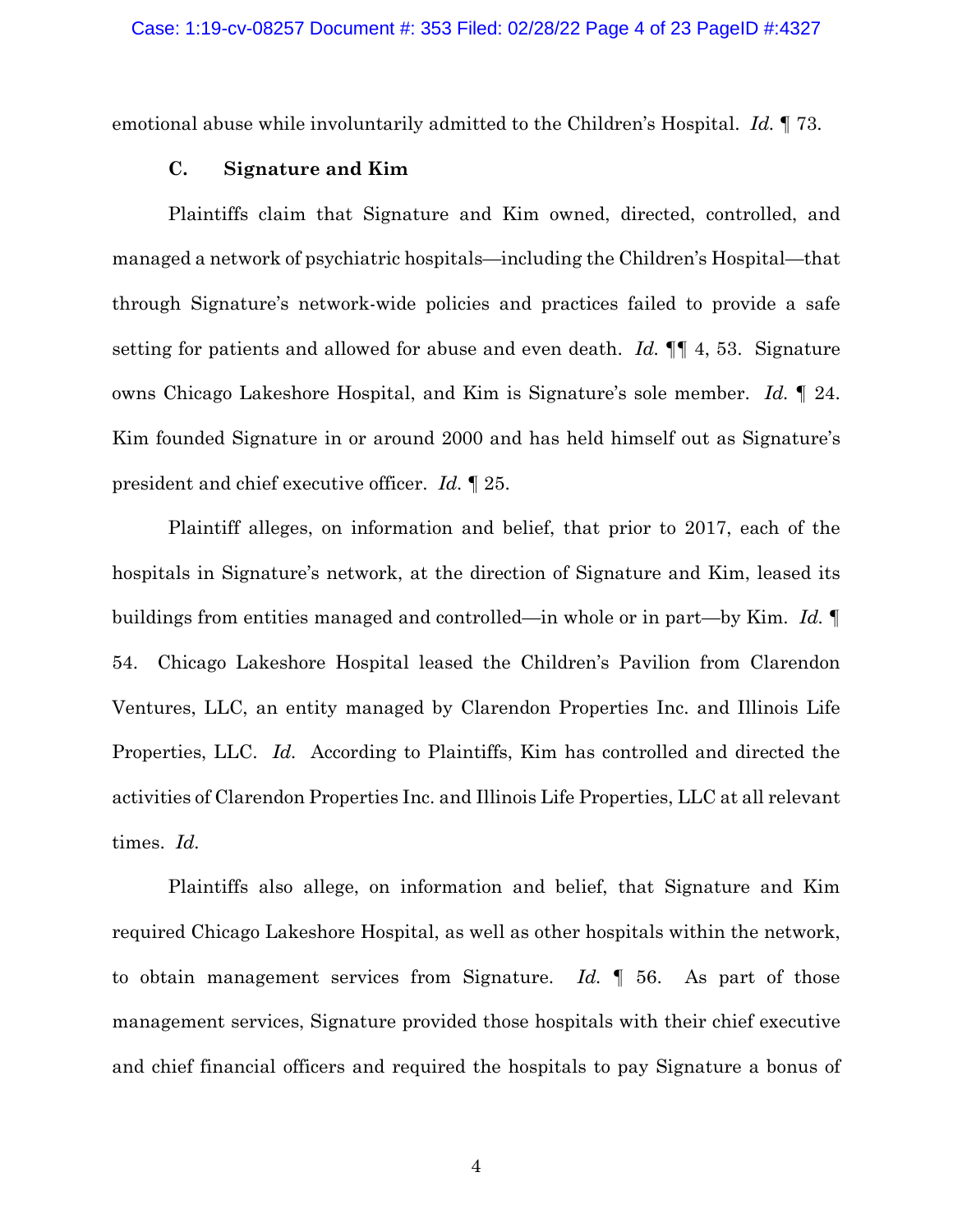#### Case: 1:19-cv-08257 Document #: 353 Filed: 02/28/22 Page 5 of 23 PageID #:4328

2.5% of their gross revenue payable from the hospital's net income, up to 25% of net income. *Id.* Signature and Kim also required Chicago Lakeshore Hospital to obtain information technology services through Signature; Signature obtained the IT services through Kebok Co., LLC, a company that Kim and his family members own. Id.  $\parallel$  57. Plaintiffs allege, on information and belief, that these requirements "placed" extraordinary financial pressure" on each of the hospitals' owners, and that Signature and Kim cared more about "bleeding the various hospitals" for every lease and management payment than they cared about patient care. *Id.* ¶¶ 58–59.

As a result, the hospitals within the network would sometimes be forced to operate at a loss to make the required payments to Signature and/or would not be able to hire qualified staff, hire sufficient staff to properly monitor patients, properly train staff, pay staff sufficient wages to retain them, properly maintain the hospital facilities or make other necessary expenditures to ensure patient safety. *Id.* ¶ 60. For instance, until faced with shutdown by government authorities, Signature and Kim refused to allow Chicago Lakeshore Hospital to install functional video surveillance cameras within the Children's Hospital despite Signature knowing that existing cameras did not function. *Id.* ¶ 61. Plaintiffs also claim that the Children's Hospital "was forced to hire unqualified staff and forego proper employee background checks." *Id.* ¶ 63. Plaintiffs additionally allege that, despite receiving "regular reports of abuse at the Children's Hospital," Signature and Kim failed to take or authorize actions necessary to stop the abuse. *Id.* ¶ 64.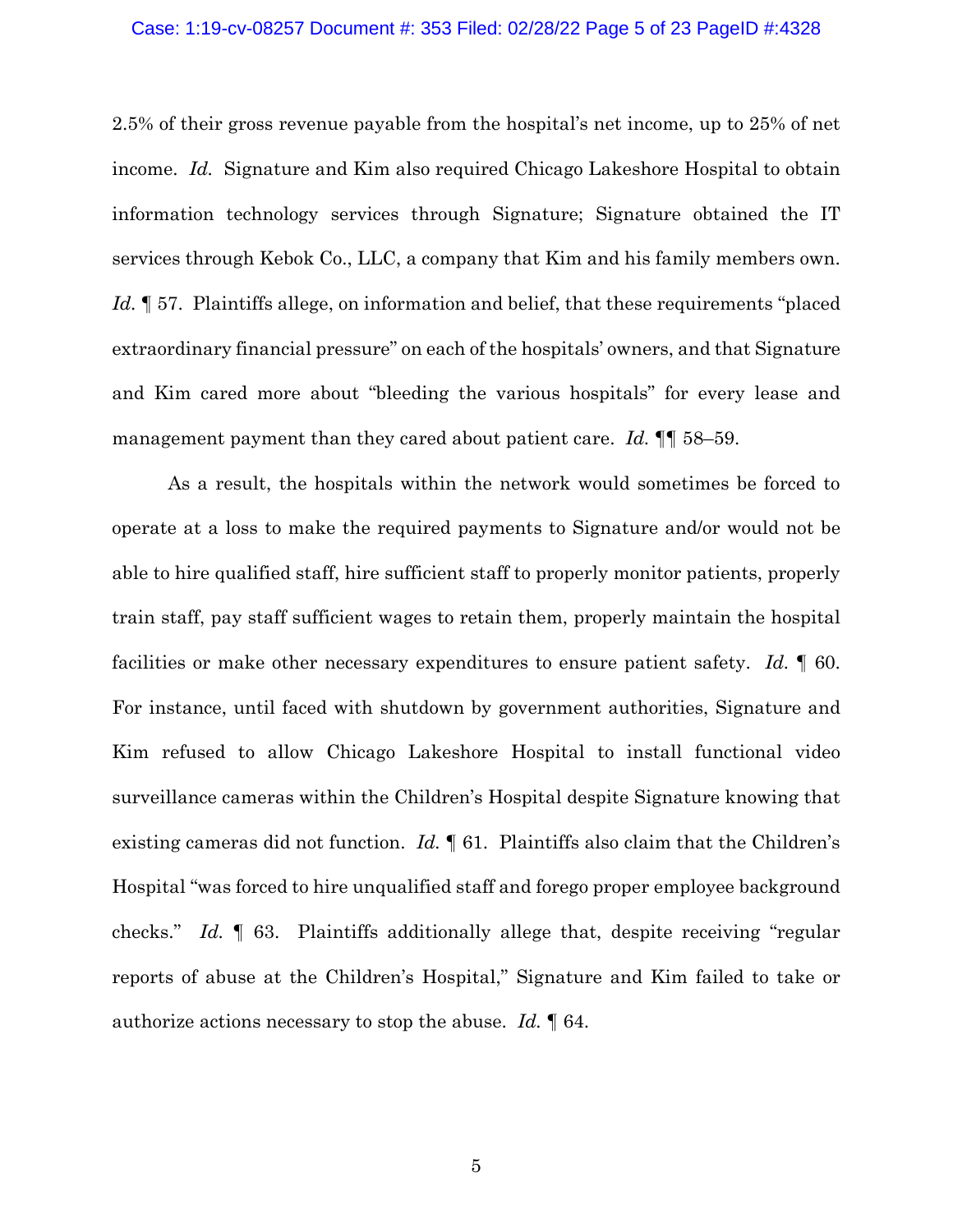### **D. Kim's Declaration**

Because Kim has moved to dismiss for lack of personal jurisdiction, he has submitted a declaration regarding the extent of his contacts with the state of Illinois. [338-1]. In the declaration, Kim states that he has been a permanent resident of Michigan for over forty years. *Id.* ¶ 2. He also owns a home in California and lives there for temporary periods of time each year. *Id.* Kim possesses no personal addresses, phone numbers, of bank accounts in Illinois. *Id.*

Kim also attests that he has traveled to Illinois "infrequently," and only for private, family affairs, in the past ten years. *Id.* ¶ 3. Specifically, over the past ten years, Kim traveled to Illinois approximately once every few years to visit with a family member residing in Illinois. *Id.* According to Kim, he did not conduct any business during these family visits to Illinois. *Id.*

Kim declares that he does not personally manage any of Signature's activities in Illinois and has not done so in the last ten years. *Id.* ¶ 4. Kim also states that he has never personally discussed business, including with respect to Chicago Lakeshore Hospital, with any employee or administrator for DCFS. *Id.* ¶ 9.

## **E. Claims Against Signature and Kim**

Plaintiffs bring several claims against Kim, alleging that Kim failed to provide reasonably safe conditions of confinement in violation of 42 U.S.C. Section 1983 (Count I), *id.* ¶ 183, failed to intervene in violation of Section 1983 (Count II), *id.* ¶ 194, engaged in a conspiracy to deprive Plaintiffs of their constitutional rights under Section 1983 (Count III), intentionally inflicted emotional distress (Count X), *id.* ¶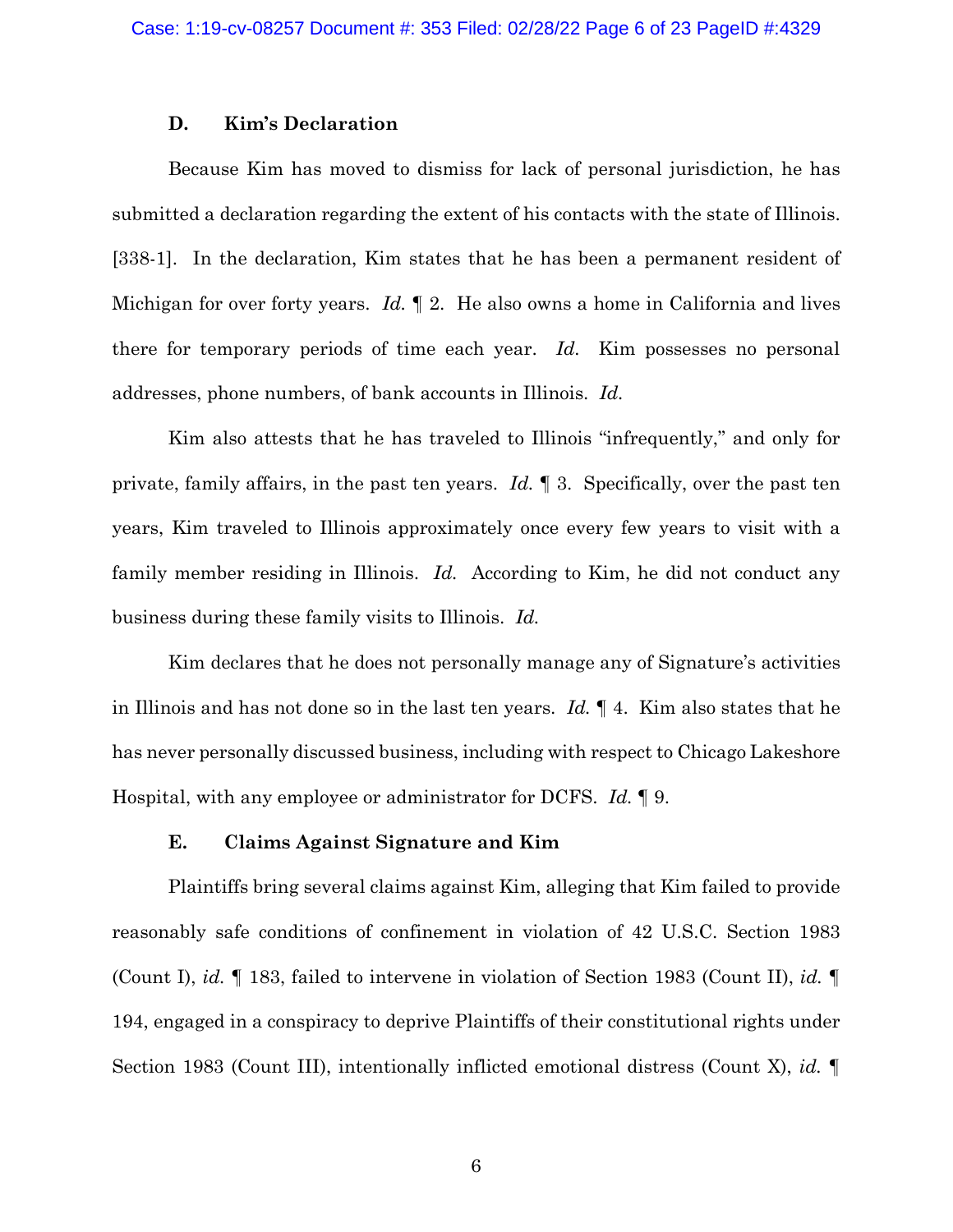### Case: 1:19-cv-08257 Document #: 353 Filed: 02/28/22 Page 7 of 23 PageID #:4330

245, and engaged in a civil conspiracy to intentionally inflict severe emotional distress (Count XIII), *id.* ¶ 263.

Plaintiffs also claim that Signature maintained policies and practices across its hospital network that included: (1) not keeping patients safe; (2) not properly supervising or monitoring patients; (3) not preserving evidence; (4) fabricating evidence; (5) not obtaining in a timely manner medical examinations for patients who have been assaulted; (6) not conducting proper investigations of patient allegations of assault; (7) not conducting proper background checks on staff; (8) not allowing hospitals within Signature's hospital network to make necessary expenditures to protect the health and safety of patients; (9) not tracking allegations and instances of abuse to prevent future occurrences; and (10) not properly training, supervising, monitoring, and disciplining staff (Count V). *Id.* ¶ 211. Plaintiffs additionally bring state-law claims for negligence against Signature, alleging that Signature failed to exercise reasonable care to ensure a safe environment (Count VII), *id.* ¶ 225, for negligent hiring, training, and retention (Count IX), *id.* ¶ 244, for institutional negligence (Count XII), *id.* ¶ 258, and for *respondeat superior* liability (Count XV), *id.* ¶ 272.

Kim has moved to dismiss under Federal Rule of Civil Procedure 12(b)(2) for lack of personal jurisdiction and under Rule 12(b)(6) for failure to state a claim. Signature has moved to dismiss under Rule 12(b)(6) for failure to state a claim.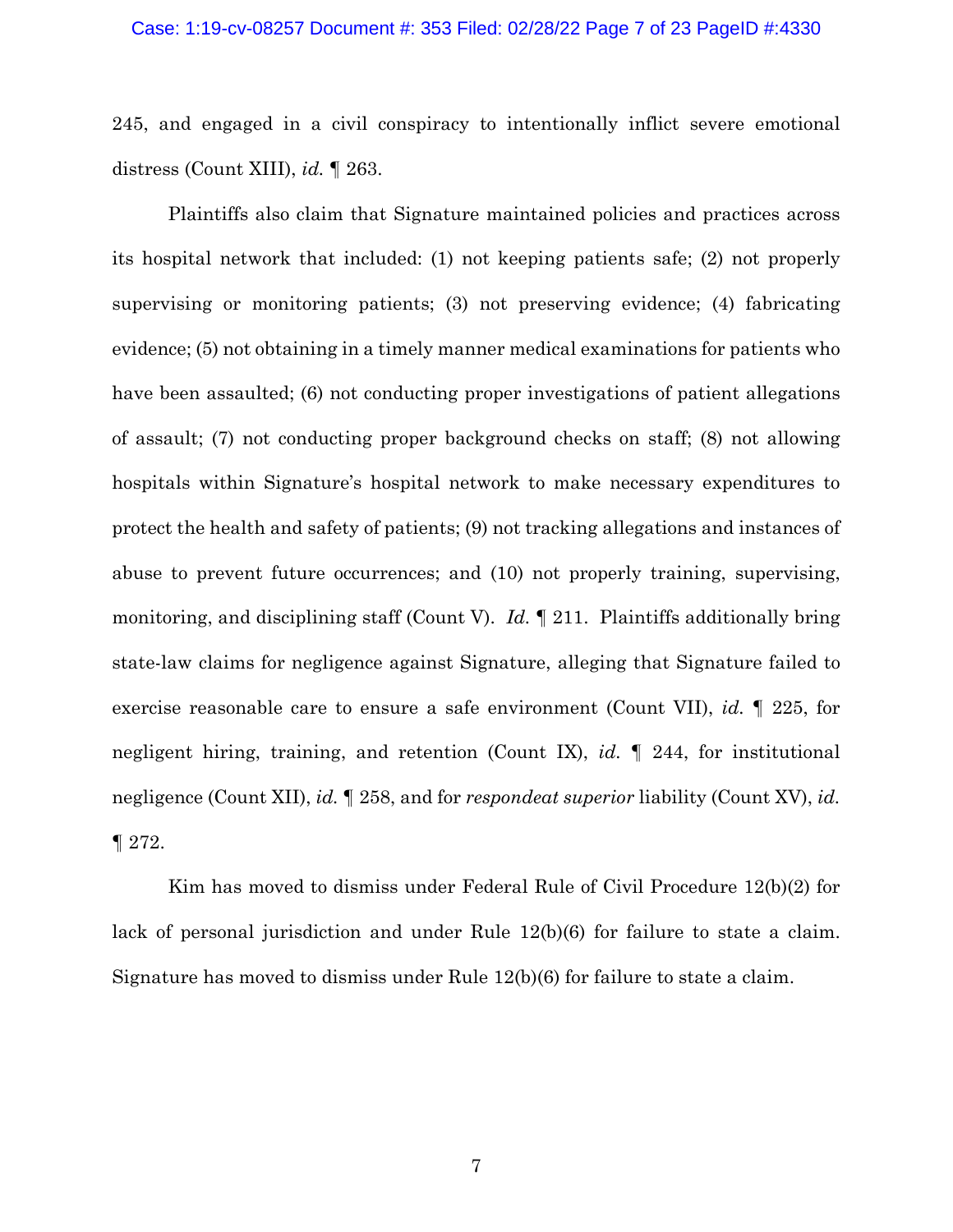# **II. Legal Standards**

# **A. Rule 12(b)(6)**

A motion to dismiss under Rule 12(b)(6) tests the sufficiency of a claim, not the merits of the case. *Gunn v. Cont'l Cas. Co.*, 968 F.3d 802, 806 (7th Cir. 2020).

To survive a motion to dismiss under Rule 12(b)(6), the claim "must provide enough factual information to state a claim to relief that is plausible on its face and raise a right to relief above the speculative level." *Haywood v. Massage Envy Franchising, LLC*, 887 F.3d 329, 333 (7th Cir. 2018) (quoting *Camasta v. Jos. A. Bank Clothiers, Inc.*, 761 F.3d 732, 736 (7th Cir. 2014)); *see also* Fed. R. Civ. P. 8(a)(2) (requiring a complaint to contain a "short and plain statement of the claim showing that the pleader is entitled to relief"). A court deciding a Rule 12(b)(6) motion accepts the well-pleaded factual allegations as true and draws all permissible inferences in the pleading party's favor. *Degroot v. Client Servs., Inc.*, 977 F.3d 656, 659 (7th Cir. 2020). Dismissal for failure to state a claim is proper "when the allegations in a complaint, however true, could not raise a claim of entitlement to relief." *Bell Atl. Corp. v. Twombly*, 550 U.S. 544, 558 (2007).

## **B. Rule 12(b)(2)**

A motion to dismiss for lack of personal jurisdiction under Rule 12(b)(2) tests whether this Court has the "power to bring a person into its adjudicative process." *N. Grain Mktg., LLC v. Greving*, 743 F.3d 487, 491 (7th Cir. 2014) (quotation omitted). The plaintiff need not allege facts concerning personal jurisdiction in his or her complaint, but "once the defendant moves to dismiss the complaint under Federal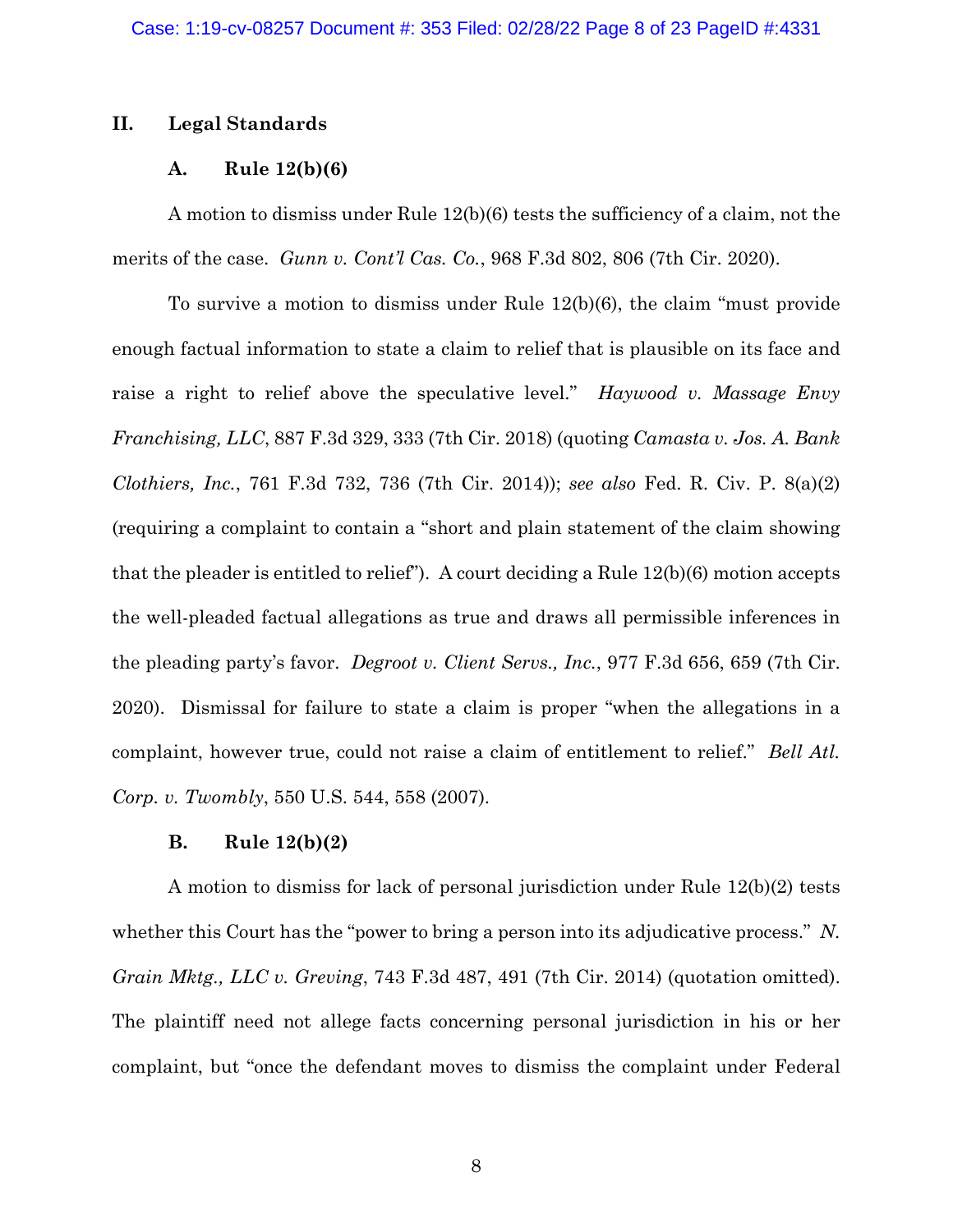#### Case: 1:19-cv-08257 Document #: 353 Filed: 02/28/22 Page 9 of 23 PageID #:4332

Rule of Civil Procedure 12(b)(2) for lack of personal jurisdiction, the plaintiff bears the burden of demonstrating the existence of jurisdiction." *Curry v. Revolution Labs., LLC*, 949 F.3d 385, 392 (7th Cir. 2020) (quoting *Purdue Research Found. v. Sanofi-Synthelabo, S.A.*, 338 F.3d 773, 782 (7th Cir. 2003)).

When a court rules on a Rule  $12(b)(2)$  motion based upon written submissions without holding an evidentiary hearing, the plaintiff need only establish a prima facie case of personal jurisdiction. *Id.* at 392–93; *GCIU-Employer Ret. Fund v. Goldfarb Corp.*, 565 F.3d 1018, 1023 (7th Cir. 2009). Where, as here, a defendant submits an affidavit regarding personal jurisdiction, this Court accepts as true any facts in the affidavit that do not conflict with the complaint or the plaintiff's submissions. *Curry*, 949 F.3d at 393.

### **III. Analysis**

Kim has moved to dismiss all claims against him for lack of personal jurisdiction under Rule 12(b)(2) and for failure to state a claim under Rule 12(b)(6). Signature has moved for partial dismissal of the *Monell* claim against it pursuant to Rule 12(b)(6). This Court will consider each party's arguments in order below.

### **A. Kim's Motion to Dismiss**

### **1. Personal Jurisdiction**

Kim has moved to dismiss for lack of personal jurisdiction. This Court, sitting in Illinois, may exercise jurisdiction over Kim only if authorized both by the United States Constitution and, as applicable, Illinois law. *Matlin v. Spin Master Corp.*, 921 F.3d 701, 705 (7th Cir. 2019); *Tamburo v. Dworkin*, 601 F.3d 693, 700 (7th Cir. 2010).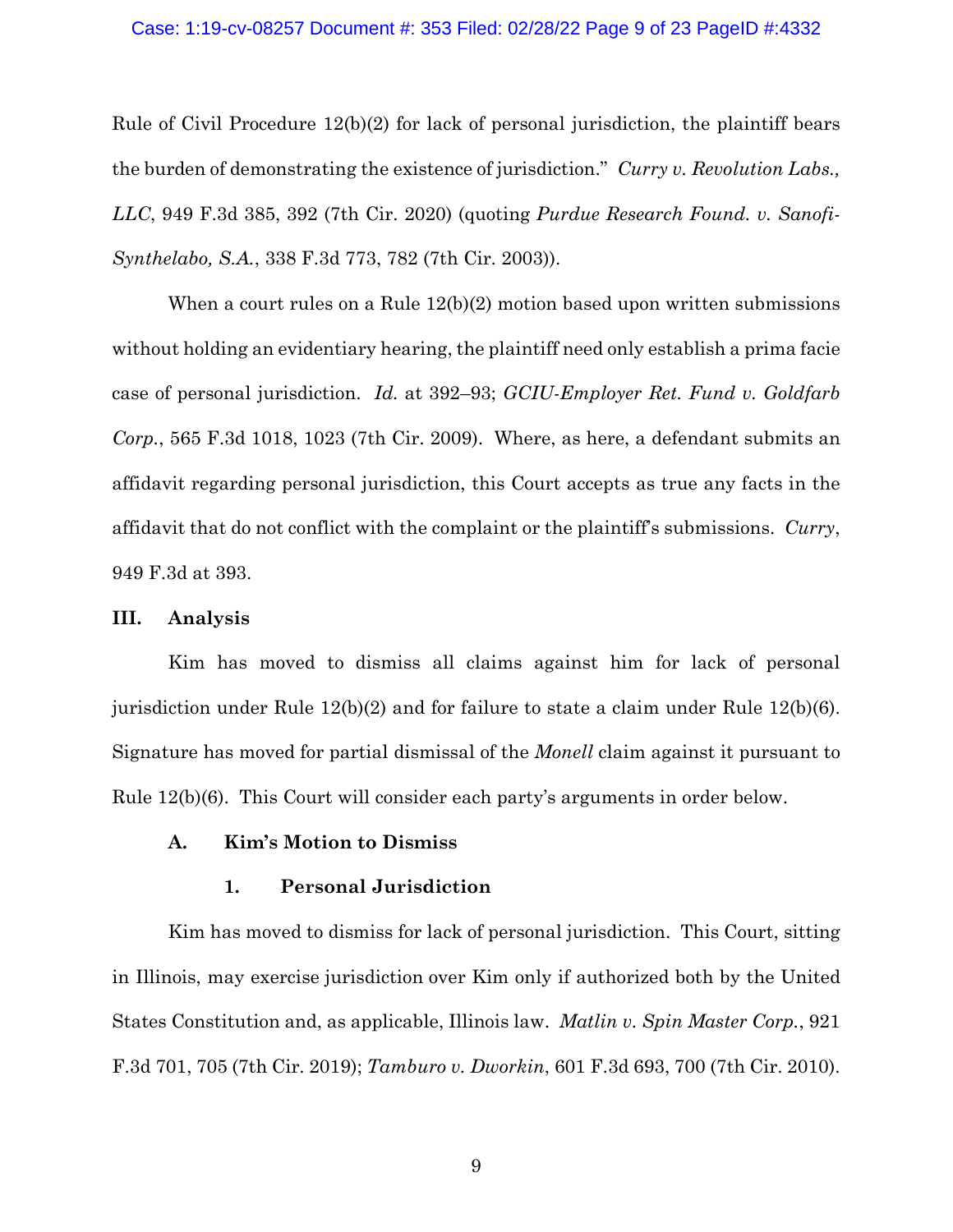#### Case: 1:19-cv-08257 Document #: 353 Filed: 02/28/22 Page 10 of 23 PageID #:4333

Because the Illinois long-arm statute permits courts to exercise jurisdiction to the full extent permitted by the United States Constitution, the statutory and federal constitutional inquiries merge. *Tamburo*, 601 F.3d at 700. Two types of personal jurisdiction exist: general jurisdiction, which typically exists only in an individual's domicile, *Daimler AG v. Bauman*, 571 U.S. 117, 122 (2014), and specific jurisdiction, which exists where the defendant has "purposefully directed" its activities at residents of the forum state and where the plaintiff's claim is "linked to the [defendant's] activities or contacts with" Illinois, *Burger King Corp. v. Rudzewicz*, 471 U.S. 462, 472–73 (1985); *Kipp v. Ski Enterprise Corp. of Wis., Inc.*, 783 F.3d 695, 698 (7th Cir. 2015). This Court must also ensure that exercising personal jurisdiction would not "offend traditional notions of fair play and substantial justice." *Felland v. Clifton*, 682 F.3d 665, 677 (7th Cir. 2012).

Plaintiffs concede that this Court cannot exercise general personal jurisdiction over Kim, [327-1] at 16 n.1, so the sole inquiry is whether specific jurisdiction exists, and if so, whether the exercise of jurisdiction does not offend traditional notions of fair play and substantial justice. This Court therefore focuses upon Kim's suit-related conduct and its connection to the forum state, *Walden v. Fiore*, 571 U.S. 277, 284 (2014), asking whether Plaintiffs have shown that: (1) Kim has purposefully directed his activities at the forum state or purposefully availed himself of the privilege of conducting business in that state; and (2) the alleged injury arises out of Kim's forumrelated activities, *Tamburo*, 601 F.3d at 702; *Stein v. Clarifai, Inc.*, 526 F. Supp. 3d 339, 344 (N.D. Ill. 2021).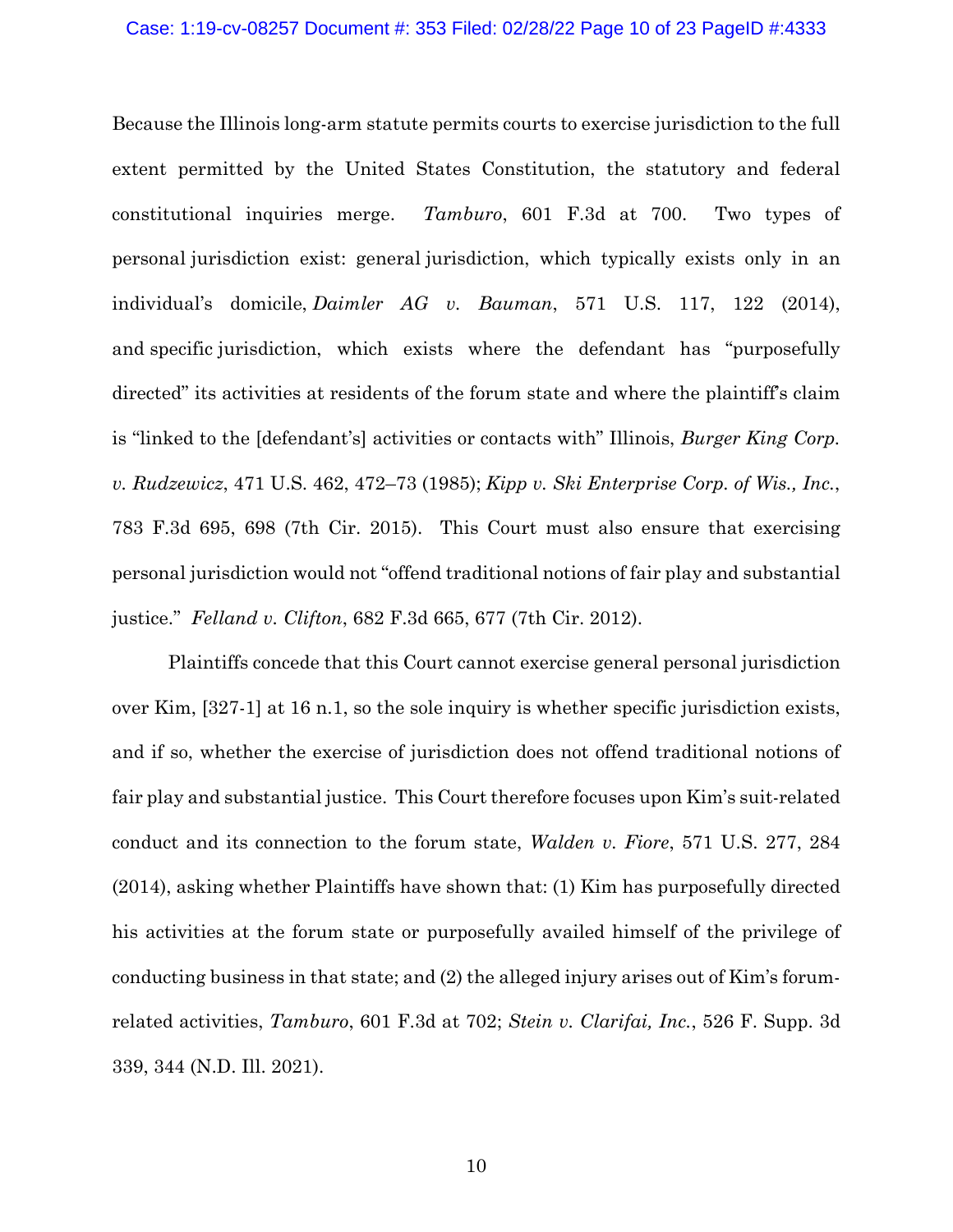Plaintiffs have made this *prima facie* showing by alleging that Kim exercised significant management financial responsibilities over Signature and Chicago Lakeshore in Illinois and that his mismanagement of those entities resulted in Plaintiffs' claimed injuries. [327-1] at 17. Specifically, Plaintiffs point to their allegations that Kim—through Signature—directed, controlled, and managed Chicago Lakeshore Hospital, [282] ¶ 25, and that, on information and belief, Kim (and Signature) placed extraordinary pressure on Chicago Lakeshore through required lease agreements, management services agreements, bonus requirements, and vendor requirements. *Id.* ¶ 58. All of these requirements, Plaintiffs claim, rendered Chicago Lakeshore unable to hire sufficient staff, secure hospital monitoring devices, and ensure patient safety. *Id.* ¶ 60. These allegations establish that Kim purposefully directed conduct toward the State of Illinois and that Plaintiffs' injuries resulted in these forum-related contacts. *See Brook v. McCormley*, 873 F.3d 549, 552 (7th Cir. 2017) ("Specific jurisdiction requires a defendant's contacts with the forum State to be directly related to the conduct pertaining to the claims asserted.").

For his part, Kim submits an affidavit renouncing any meaningful ties to the State of Illinois and to this litigation in particular. First, Kim states that he has little physical presence in Illinois because he lives in Michigan and California and has visited Illinois infrequently over the past ten years for only private affairs. [339-1] ¶¶ 2–3. But "physical presence is not necessary for a defendant to have sufficient minimum contacts with a forum state." *Curry*, 949 F.3d at 398. Thus, Kim's lack of physical presence in this State does not weigh against finding personal jurisdiction.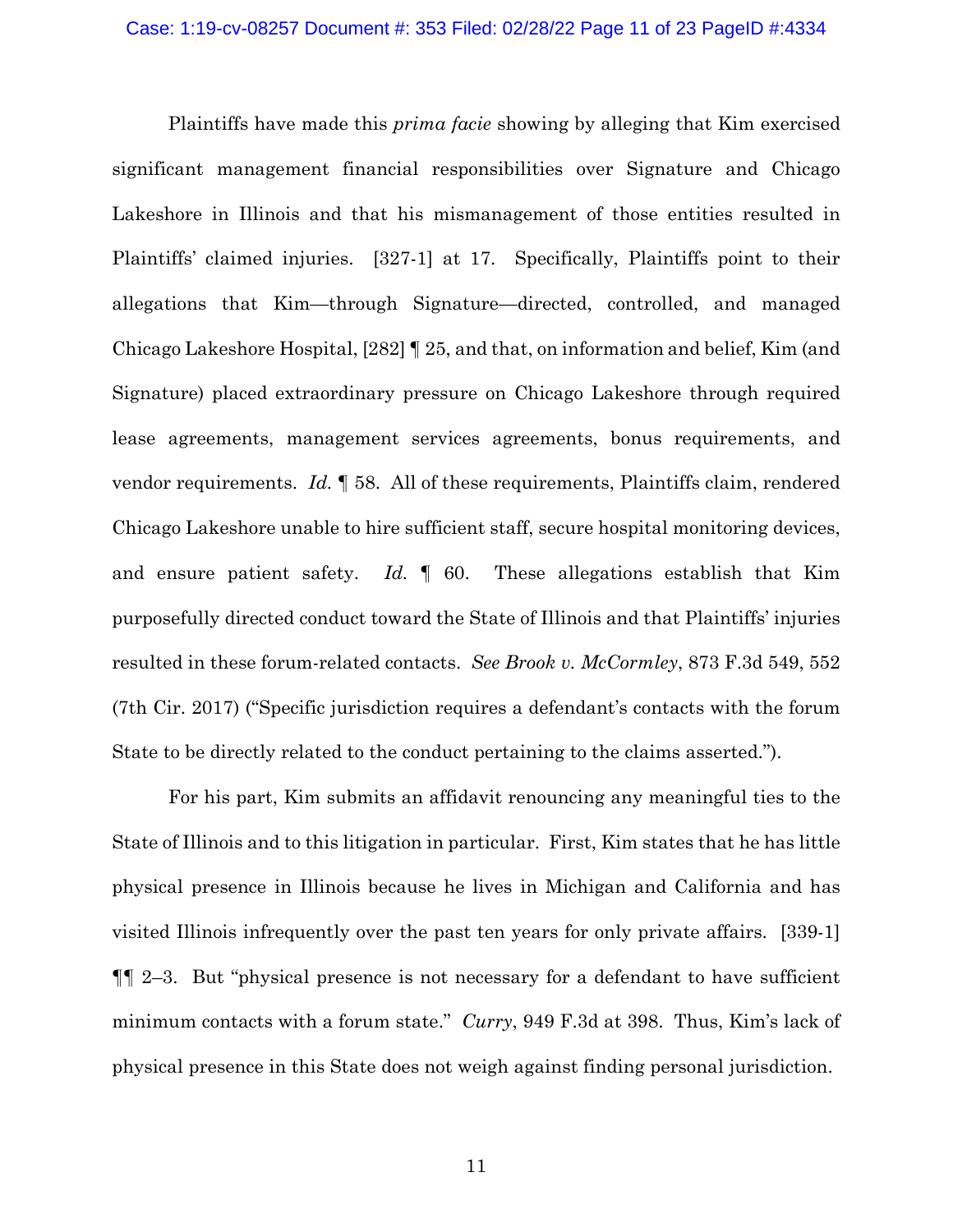Kim additionally denies any personal involvement with Signature's Illinoisrelated business. Kim attests that he does not personally manage any activities of Signature in Illinois, including with respect to any management service agreements, and has not done so for the last ten years. [339-1] at ¶¶ 2–4. This declaration, however, remains insufficient to defeat personal jurisdiction at this stage because courts must resolve any factual conflicts between the record—the "complaint or other submissions"—and a defendant's affidavit in the plaintiff's favor on a Rule 12(b)(2) motion. *Curry*, 949 F.3d at 393; *see, e.g.*, *Mutnick v. Clearview AI, Inc.*, No. 20 C 0512, 2020 WL 4676667, at \*2 (N.D. Ill. Aug. 12, 2020) (resolving a conflict between the complaint's allegations and the defendant's affidavits in the plaintiff's favor for purposes of personal jurisdiction). Consequently, Kim's affidavit renouncing involvement with Signature's Illinois activities fails to overcome the second amended complaint's allegations detailing his extensive involvement with Signature and with Chicago Lakeshore Hospital where Plaintiffs' injuries allegedly occurred.

Moreover, even if Kim did not personally manage Signature's Illinois-based activities, the record indicates that Kim is nonetheless subject to specific jurisdiction due to his high-level managerial role at Signature. The second amended complaint alleges that Kim is the *sole* member of Signature, which owns Chicago Lakeshore Hospital where Plaintiffs' injuries allegedly occurred. [282] ¶¶ 13, 23. Kim does not dispute that he exerts high-level control over Signature generally. *See* [338-1]. Plaintiffs also put forth numerous allegations faulting Kim with his high-level management decisions concerning Signature that led to Plaintiffs' injuries. *See, e.g.*,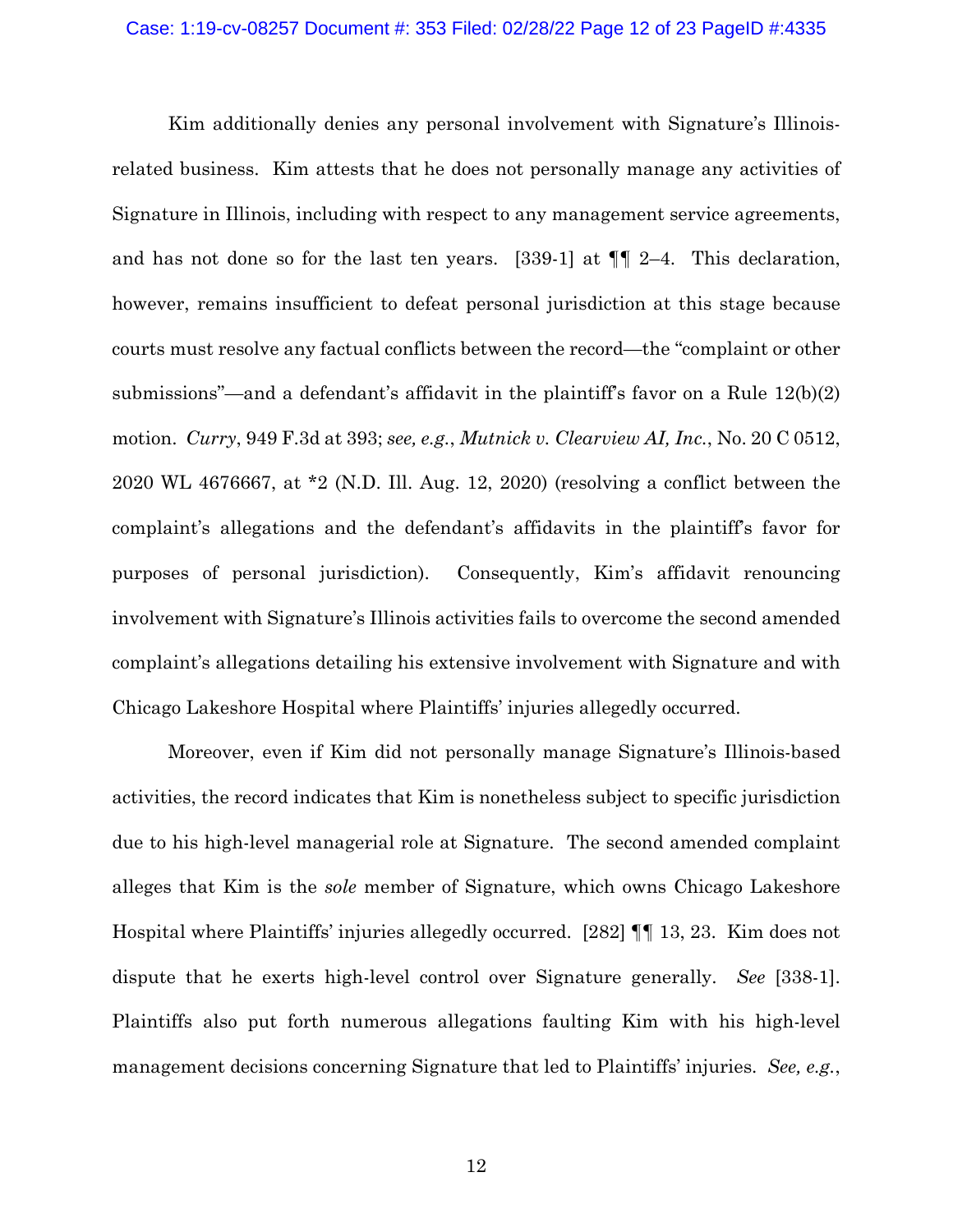[282] ¶¶ 4, 13, 57–61. Plaintiffs also claim that Kim received regular reports of abuse at Chicago Lakeshore Hospital but did nothing to stop or prevent further abuse. *Id.* ¶ 64. Viewed in totality, the facts suggest that, even if Kim did not manage Signature's Illinois-based facility, he made corporate management decisions that were purposefully directed at all Signature entities, including Chicago Lakeshore Hospital. This suffices to establish a *prima facie* case of personal jurisdiction. *See, e.g.*, *Leong v. SAP Am., Inc.*, 901 F. Supp. 2d 1058, 1063 (N.D. Ill. 2012) (ruling that personal jurisdiction existed over human resources officer despite the fact that she never physically traveled to Illinois, because she "made decisions regarding" the plaintiff's "compensation and employment which she knew would affect [the plaintiff]'s job in Illinois"); *Walls v. VRE Chi. Eleven, LLC*, 344 F. Supp. 3d 932, 944 (N.D. Ill. 2018) (finding personal jurisdiction proper over nonresident defendants who "actively participated in a fraudulent scheme that dealt with eleven Illinois properties"); *compare, e.g.*, *Rogers v. City of Hobart*, 996 F.3d 812, 820 (7th Cir. 2021) (finding the lack of personal jurisdiction over a defendant who did not take any "action purposefully designed to have an effect within Illinois").

Kim also contends that a finding of personal jurisdiction would not comport with traditional notions of fair play and substantial justice. [310] at 16. Factors relevant to this inquiry include: the burden on the defendant, the forum State's interest, the plaintiff's interest in obtaining convenient and effective relief, the interstate judicial system's interest in obtaining the most efficient resolution of controversies, and the shared interest of the several States in furthering fundamental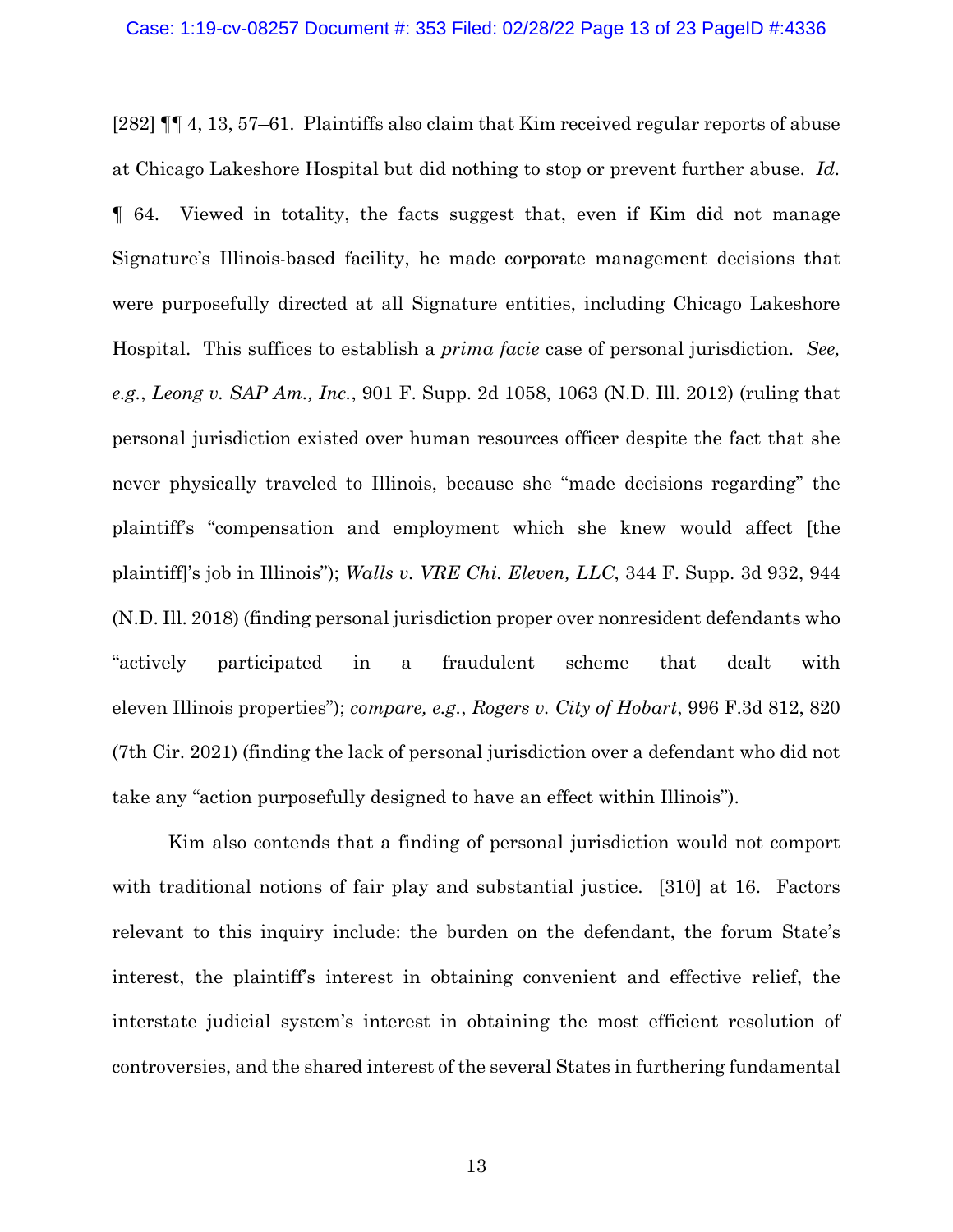#### Case: 1:19-cv-08257 Document #: 353 Filed: 02/28/22 Page 14 of 23 PageID #:4337

substantive social policies. *Felland*, 682 F.3d at 677. These factors all weigh in favor of exercising jurisdiction.

Kim protests the burden of having to travel to Illinois to litigate the case, [310] at 16, but "out-of-state defendants *always* face such a burden," *Felland*, 682 F.3d at 677. Further, Illinois has a "strong interest in providing a forum for its residents . . . to seek redress for tort injuries suffered within the state and inflicted by out-of-state actors." *Tamburo*, 601 F.3d at 709. Plaintiffs possess a strong interest in obtaining convenient and effective relief in their home forum, and the judicial system favors one lawsuit involving multiple defendants as opposed to the "cumbersome and impractical" circumstance of multiple lawsuits against multiple defendants in each defendant's home state. *Id.* In sum, the factors counsel in favor of finding that this Court's exercise of personal jurisdiction over Kim would not offend traditional notions of fair play and substantial justice.

For these reasons, this Court denies Kim's motion to dismiss for lack of personal jurisdiction and turns now to the merits of Plaintiffs' claims against Kim.

## **2. Section 1983 Claims: State Actor**

Kim next moves to dismiss the Section 1983 claims against him on the basis that Plaintiffs fail to plead that he constitutes a state actor. [310] at 17.

To state a claim under Section 1983, Plaintiffs must allege that an alleged constitutional "deprivation was committed by a person acting under color of state law." *L.P. v. Marian Cath. High Sch.*, 852 F.3d 690, 696 (7th Cir. 2017) (quoting *West v. Atkins*, 487 U.S. 42, 48 (1988)). It is undisputed that Kim is a private actor, not a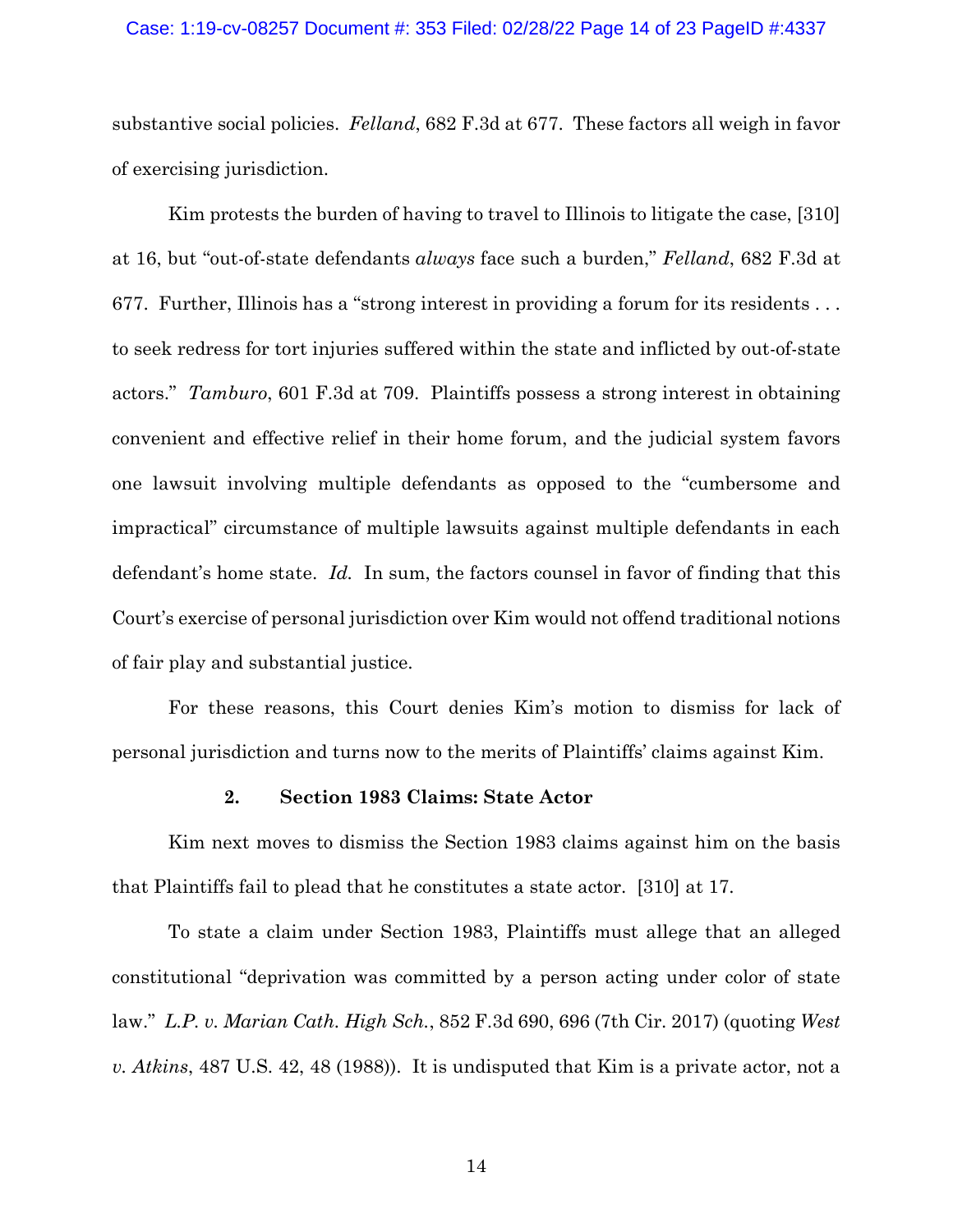## Case: 1:19-cv-08257 Document #: 353 Filed: 02/28/22 Page 15 of 23 PageID #:4338

state or municipal employee, and thus, he "acts under color of state law" in only a few limited circumstances. *Manhattan Cmty. Access Corp. v. Halleck*, 139 S. Ct. 1921, 1928 (2019). Relevant here, a private actor becomes a "state actor" when he "is performing an action that is traditionally the exclusive prerogative of the State." *Listecki v. Off. Comm. of Unsecured Creditors*, 780 F.3d 731, 740 (7th Cir. 2015) (internal quotation marks omitted); *see Camm v. Faith*, 937 F.3d 1096, 1105 (7th Cir. 2019).

Plaintiffs argue that Kim took on a traditionally exclusive state function through his management and control over Signature and Chicago Lakeshore Hospital. [327-1] at 25. This Court already addressed this theory in its prior opinion as applied to Signature and Chicago Lakeshore Hospital, concluding that those entities took on a traditionally exclusive state function in their treatment of DCFS children. *Golbert*, 2021 WL 952528, at \*6. This Court found persuasive *Woods v. Maryville Academy*, where the district court found that a residential childcare facility constituted a state actor because it fulfilled the State's duty to care for the children in its custody. No. 17 C 8273, 2018 WL 6045219, at \*7–8 (N.D. Ill. Nov. 19, 2018).

Kim argues that this Court's prior holding extends only to Signature, not to Kim, because Signature is the entity that actually treated patients. But the holding extends also to Kim, who is alleged to be the sole member of Signature and to have operated, managed, controlled, and directed the activities of each of the hospitals in Signature's hospital network, including Chicago Lakeshore Hospital which performed the exclusive state function of treating DCFS minors needing psychiatric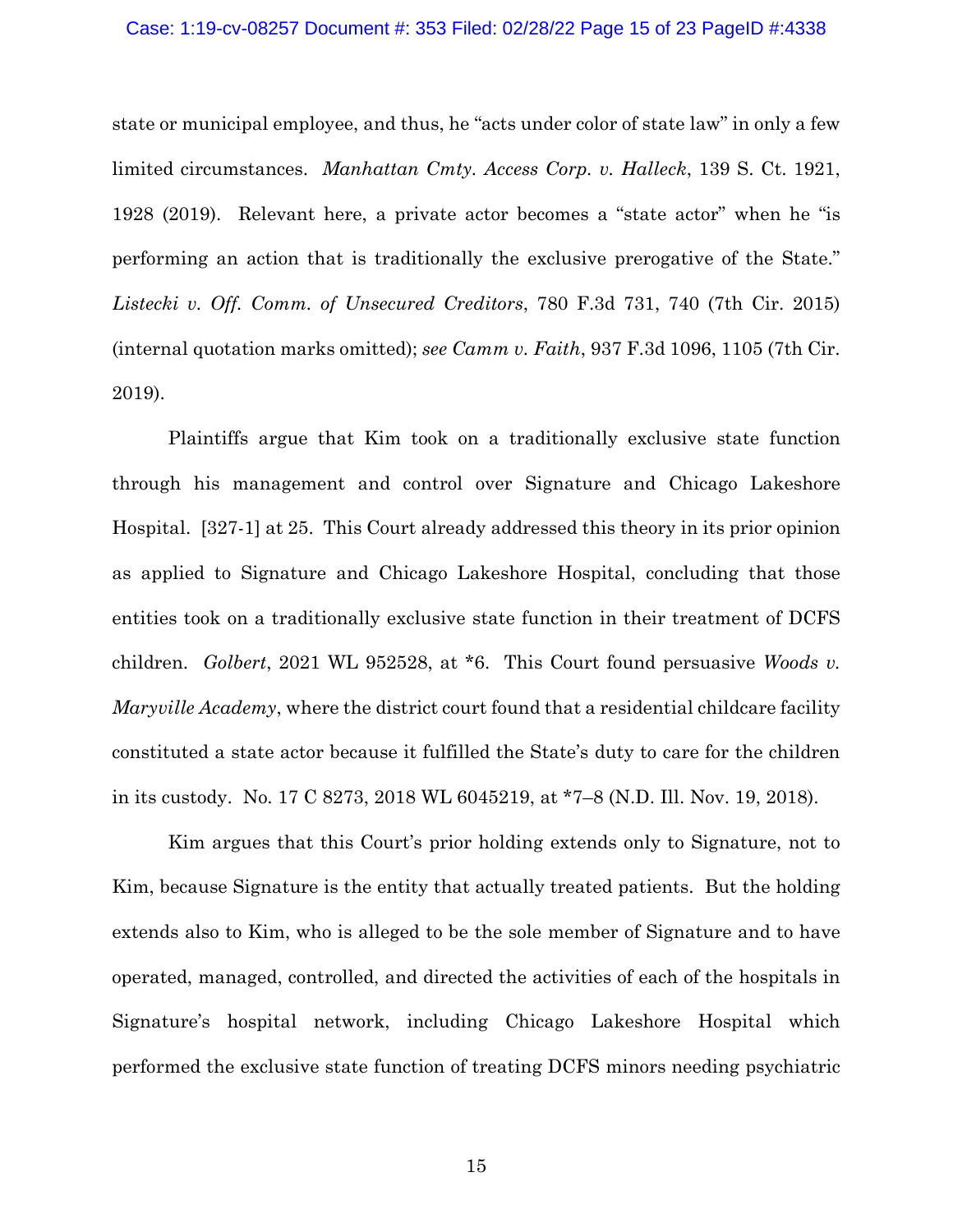attention. [282] ¶ 53. If it is true, as Plaintiffs allege, that Kim exerted such control over Signature, he certainly could be considered a state actor because he performs a public function in managing the treatment of DCFS minors in need of psychiatric treatment. *See, e.g.*, *Mims v. Wexford Health Sources*, No. 11 C 6049, 2012 WL 6187117, at \*4 (N.D. Ill. Dec. 12, 2012) (considering Section 1983 claim against the chief executive officer of a private healthcare provider for the Illinois Department of Corrections).

## **3. Section 1983: Conditions of Confinement**

Kim next argues that Plaintiffs have failed to plead his personal involvement as to Plaintiff's Fourteenth Amendment claim based upon safe conditions of confinement. [310] at 19. For Section 1983 liability to attach, a plaintiff must demonstrate personal involvement; *respondeat superior* liability does not suffice. *Taylor v. Ways*, 999 F.3d 478, 493 (7th Cir. 2021). Kim argues that Plaintiffs have not sufficiently pled his individual involvement because they attribute fault based only upon his high-ranking position at Signature. [310] at 19–20. Kim reads the allegations too narrowly. Plaintiffs allege that Kim *personally* managed, directed, and controlled the activities at Signature; that Kim refused to allow Chicago Lakeshore Hospital to install video surveillance cameras, subjecting Plaintiffs security risks; and that, even after learning about abuses at the Children's Hospital, Kim failed to take any actions to stop the abuse.  $[282]$   $\P$   $[24, 61, 64$ . These allegations more than sufficiently plead Kim's personal, direct involvement with Plaintiff's alleged constitutional deprivations.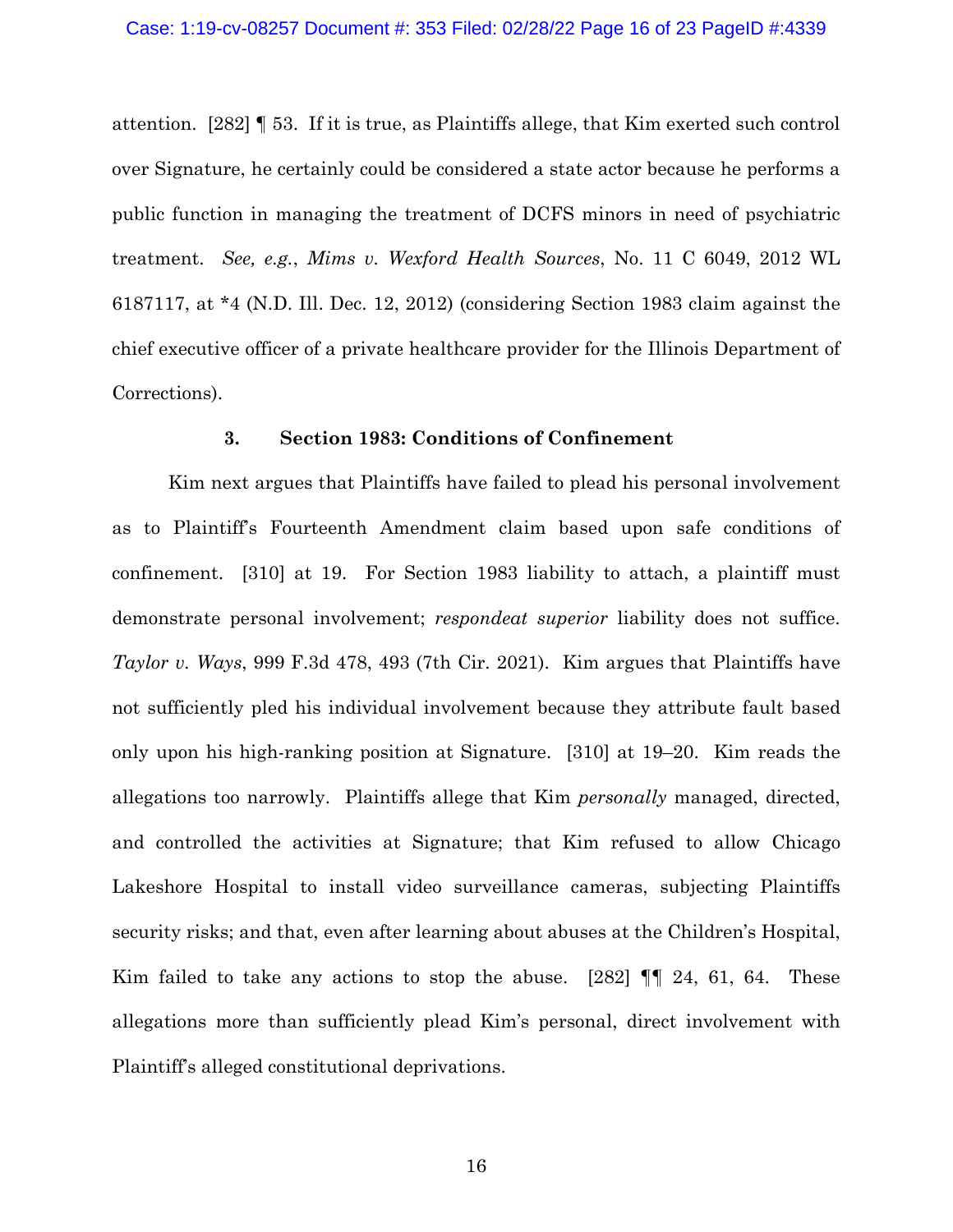### **4. Section 1983: Failure to Intervene Theory**

Kim also argues that Plaintiffs have not alleged sufficient facts to state a plausible failure to intervene theory. [310] at 20–21. To succeed on this theory, Plaintiffs must allege that a constitutional violation has been committed and that Kim had a realistic opportunity to intervene to prevent the harm from occurring. *Taylor v. Wexford Health Sources, Inc.*, No. 15 C 5190, 2016 WL 3227310, at \*5 (N.D. Ill. June 13, 2016); *Starks v. City of Waukegan*, 946 F. Supp. 2d 780, 789 (N.D. Ill. 2013), *on reconsideration in part* (Aug. 16, 2013).

Kim argues that Plaintiffs have not alleged either knowledge of a constitutional violation nor opportunity to prevent the violation. [310] at 20. But as discussed above, Plaintiffs have alleged that Kim and the other Defendants subjected them to unconstitutionally deficient conditions of confinement and that Kim specifically knew about the abuses that occurred at Children's Hospital but failed to take any actions. [282] ¶ 64. These allegations plausibly state that Kim both knew of unconstitutional conditions and that he had the opportunity to stop them.

## **5. Section 1983: Conspiracy**

Kim next contends that Plaintiffs have failed to state a Section 1983 conspiracy claim. [310] at 21. A Section 1983 conspiracy "requires allegations that the defendants reached an agreement to deprive the plaintiff of his constitutional rights and that a member of the conspiracy took an overt act to deprive him of those rights." *Fulton v. Bartik*, No. 20 C 3118, 2021 WL 2712060, at \*11 (N.D. Ill. July 1, 2021) (citing *Daugherty* v. *Page*, 906 F.3d 606, 612 (7th Cir. 2018)). Kim contends that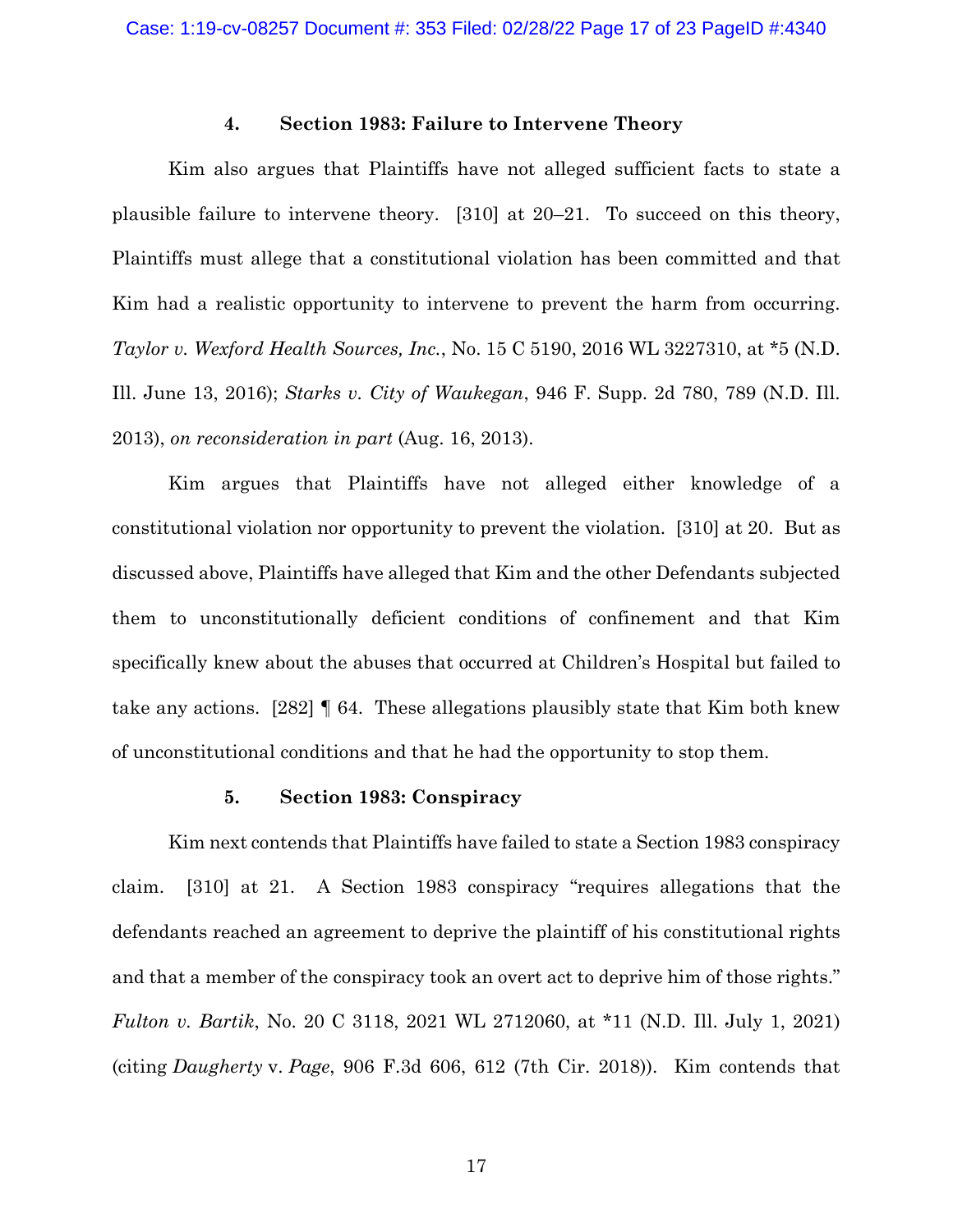## Case: 1:19-cv-08257 Document #: 353 Filed: 02/28/22 Page 18 of 23 PageID #:4341

Plaintiffs have not presented sufficient allegations showing an express or implied agreement to deprive constitutional rights, nor overt acts in furtherance of such an agreement. [337] at 14. This Court again disagrees. The second amended complaint contains abundant allegations suggesting that Kim, in concert with other Defendants, agreed to cover up the abuses occurring at the Children's Hospital even after they became aware of the abuse. [282] ¶¶ 6, 103. Plaintiffs also allege that the co-conspirators "engaged in concerted efforts to cover-up or discredit the allegations of abuse." *Id.* ¶ 108. These allegations, viewed in totality, paint a plausible picture of an agreement to engage in constitutional violations, as well as overt acts of concealment.

## **6. State-Law Claims**

Kim also moves to dismiss the state-law claims against him for IIED and civil conspiracy. Both claims, however, meet the plausibility standard.

As to the IIED claim, Kim argues that Plaintiffs have failed to allege the requisite intent to cause them severe emotional distress. [310] at 23. An IIED claim requires the plaintiff to plausibly plead: (1) extreme and outrageous conduct; (2) defendant's intent that his conduct inflicts severe emotional distress or knowledge that there exists a high probability that his conduct will cause severe emotional distress; and (3) the conduct must in fact cause severe emotional distress. *Schweihs v. Chase Home Fin., LLC*, 77 N.E.3d 50, 63 (Ill. 2016). Among other allegations, Plaintiffs have asserted that Kim created a dangerous situation for children through his control and management of Children's Hospital, [282]  $\parallel$  4, forcing it to hire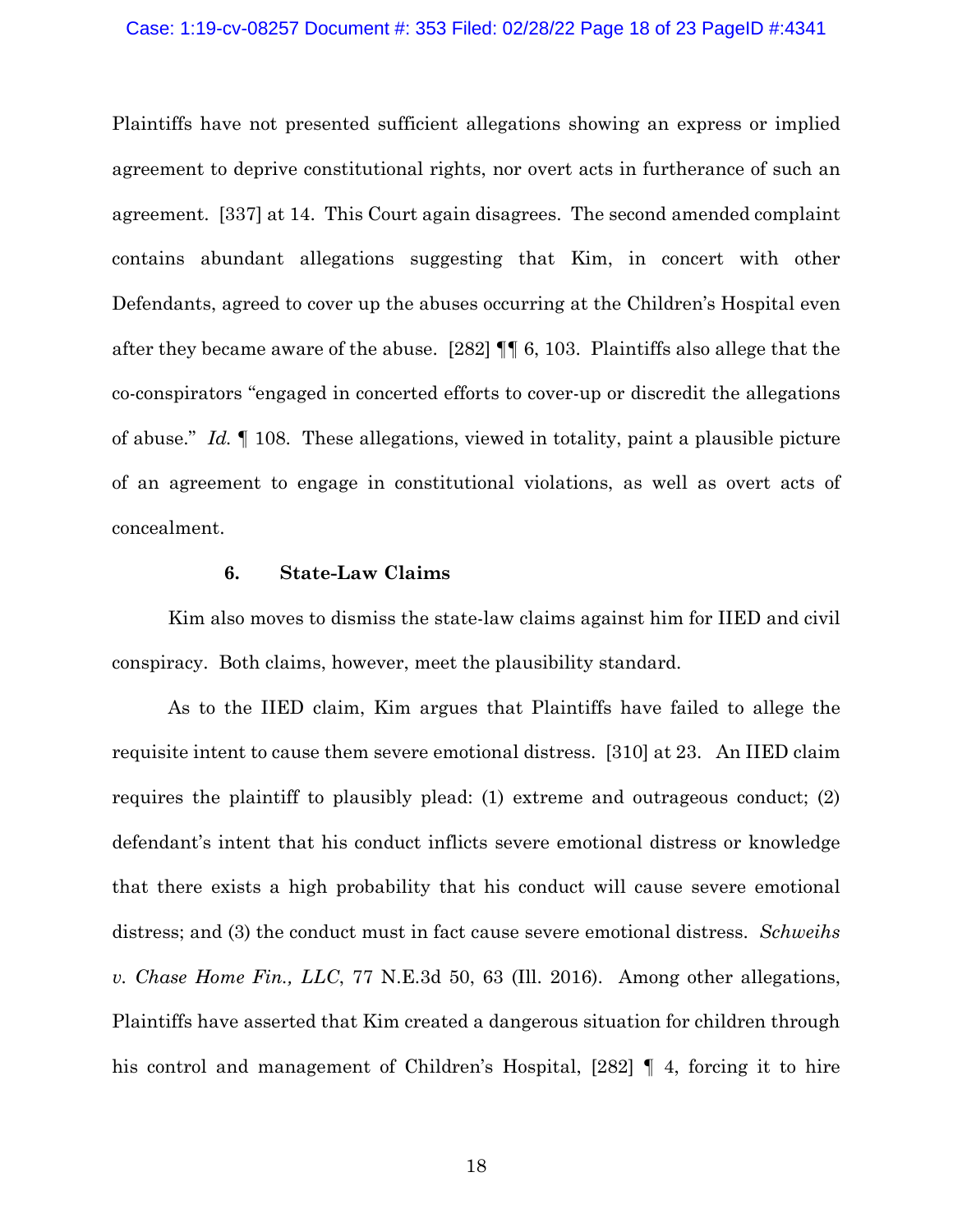#### Case: 1:19-cv-08257 Document #: 353 Filed: 02/28/22 Page 19 of 23 PageID #:4342

unqualified staff, forego proper employee backgrounds checks, *id.* ¶ 63. The complaint also alleges that Kim received "regular reports of abuse" at the Children's Hospital and failed to stop the abuse. *Id.* ¶ 64. Such allegations raise an inference that, at a minimum, Kim knew there was a high probability that his conduct would cause severe emotional distress to Plaintiffs.

This Court similarly rejects Kim's argument that the civil conspiracy claim against him must be dismissed because Plaintiffs do not allege that he understood and accepted the conspiracy's general objectives. *Contra* [337] at 16. While, as Kim correctly recognizes, civil conspiracy requires Plaintiffs to plausibly plead that he understood the general objectives of the conspiratorial scheme, *Molina v. Latronico*, 430 F. Supp. 3d 420, 439 (N.D. Ill. 2019), Plaintiffs have alleged sufficient facts to raise the inference that Kim understood the general objectives of the alleged conspiracy to inflict severe emotional distress. The second amended complaint pleads in detail that Kim not only participated, but led, an alleged scheme with the other Defendants that included hiring staff unfit to work at a children's psychiatric hospital, failing to implement proper security precautions, covering up and concealing acts of abuse, and failing to properly supervise Plaintiffs. [282] ¶ 264. Based upon these allegations, Plaintiffs have sufficiently pled that Kim understood the general objectives of the conspiratorial scheme.

## **B. Signature's Motion to Dismiss**

Signature moves to dismiss Plaintiffs' *Monell* claim against it. In its prior opinion, this Court found that Plaintiffs had stated a viable *Monell* claim based upon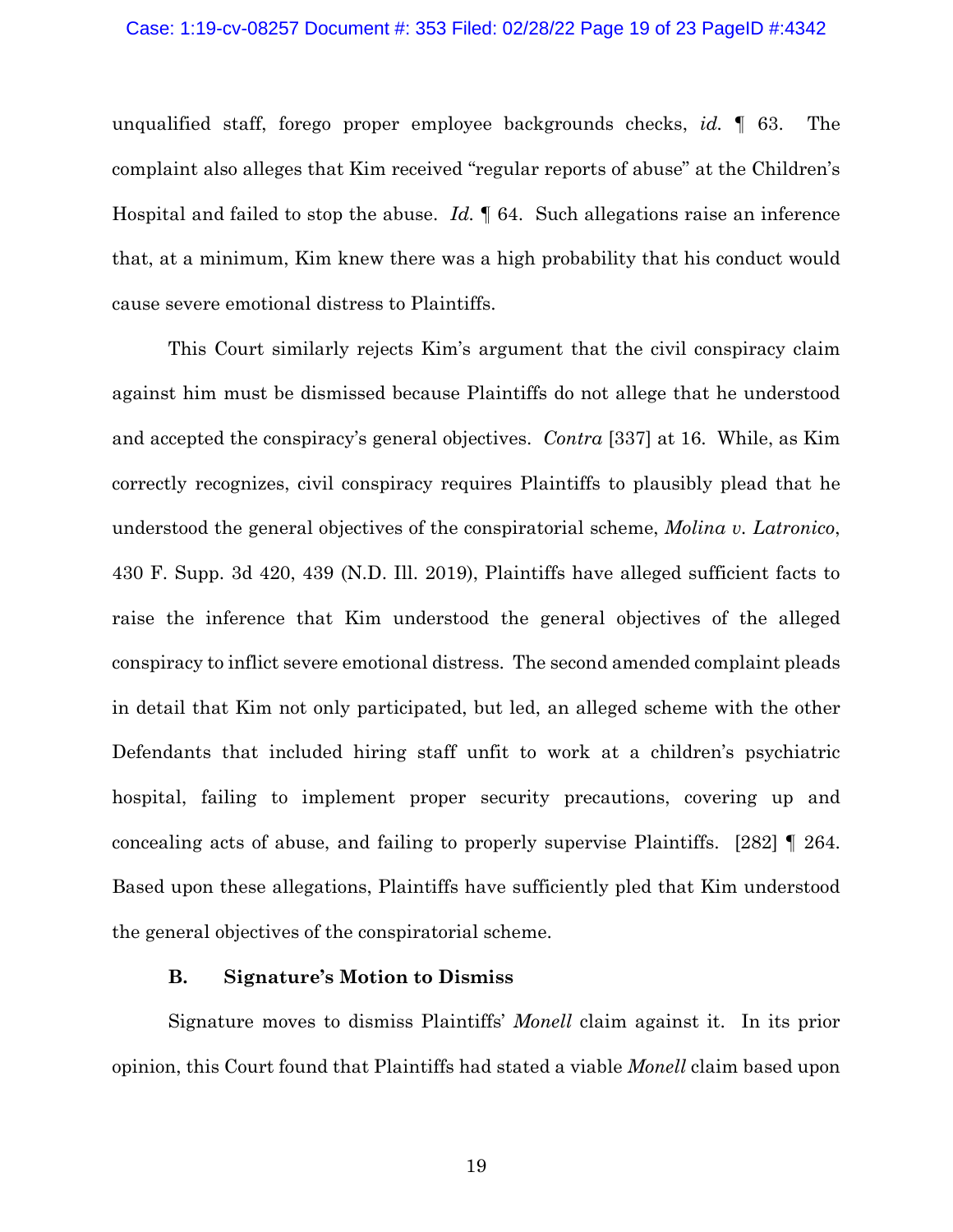## Case: 1:19-cv-08257 Document #: 353 Filed: 02/28/22 Page 20 of 23 PageID #:4343

alleged policies authorized by Signature's leadership that included failing to properly monitor patients and failing to conduct proper investigations into patient abuse allegations. *See Golbert*, 2021 WL 952528, at \*7. This Court also found that Signature could be on the hook for Chicago Lakeshore Hospital's actions under a direct participant theory, and that Signature could be considered a state actor for purposes of Section 1983 liability. *Id.* at \*4–6.

Signature states it does not seek to revisit this Court's previous findings that Plaintiffs plausibly plead that Chicago Lakeshore Hospital took on a traditionally exclusive state function in its treatment of DCFS minors and that Signature is on the hook for Chicago Lakeshore Hospital's acts under a direct participant theory of liability. [307] at 2 n.1. Instead, Signature takes issue with Plaintiffs' new allegations focused upon Signature's alleged widespread abuse and other problems at other Signature network hospitals that do not involve Chicago Lakeshore Hospital. [336] at 5–6. Signature argues that these new allegations should be dismissed because they concern Signature's corporate management decisions over its subsidiaries, not its conduct relating to its treatment of DCFS minors, and thus cannot serve as a basis for finding that it constitutes a "state actor" for purposes of Section 1983 liability. *Id.* at 6.

This Court reads the allegations differently than Signature. The newly-pled allegations regarding Signature's management do not seek to hold Signature liable for its private actions. Rather, the new allegations simply set forth greater details regarding Signature's corporate structure and provide a clearer picture of how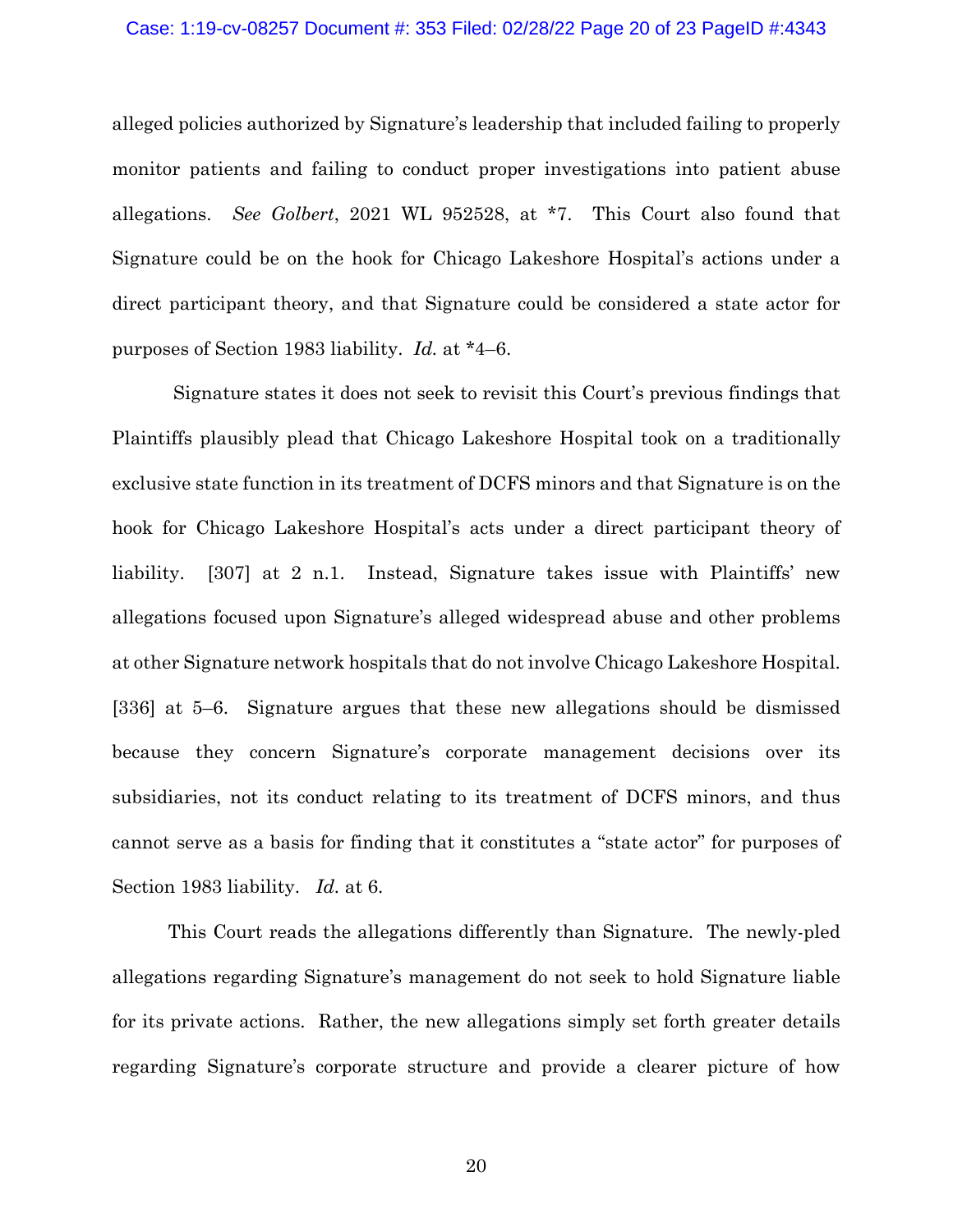## Case: 1:19-cv-08257 Document #: 353 Filed: 02/28/22 Page 21 of 23 PageID #:4344

Signature, in performing its public function through Chicago Lakeshore Hospital, became underfunded and pressured to render unconstitutionally deficient care to the DCFS minors. These allegations bolster Plaintiffs' theory—which this Court already found viable—that a widespread corporate policy or practice caused the harm that occurred in the course of Signature's execution of a public function in caring for DCFS minors. *See Glisson v. Ind. Dep't of Corr.*, 849 F.3d 372, 379 (7th Cir. 2017) (observing that the critical question under *Monell* is whether a corporate policy or custom "gave rise to the harm").

For similar reasons, this Court also rejects Signature's attempt to dismiss Plaintiffs' allegations about Signature's corporate conduct affecting other facilities as a separate *Monell* theory of liability. [307] at 12–14. As Plaintiffs explain, and as the second amended complaint makes clear, Plaintiffs' allegations about Signature's corporate practices do not attempt to state a *separate* theory of *Monell* liability; they only underscore that such policies exist. [326] at 9, 11; [282] ¶ 211 (detailing a list of policies and practices—including failing to conduct proper investigations of patient allegations of assault, failing to conduct proper background checks—common to the "various hospitals" within the Signature network).

Finally, this Court declines to address Signature's argument that Plaintiffs have failed to allege *Monell* liability under a "final policymaker" theory. [307] at 13. The parties argue over whether Plaintiffs have sufficiently pled that Kim constitutes a final policymaker triggering *Monell* liability. But because, as discussed, Plaintiffs have already stated at least one plausible theory of relief under *Monell*, "there is no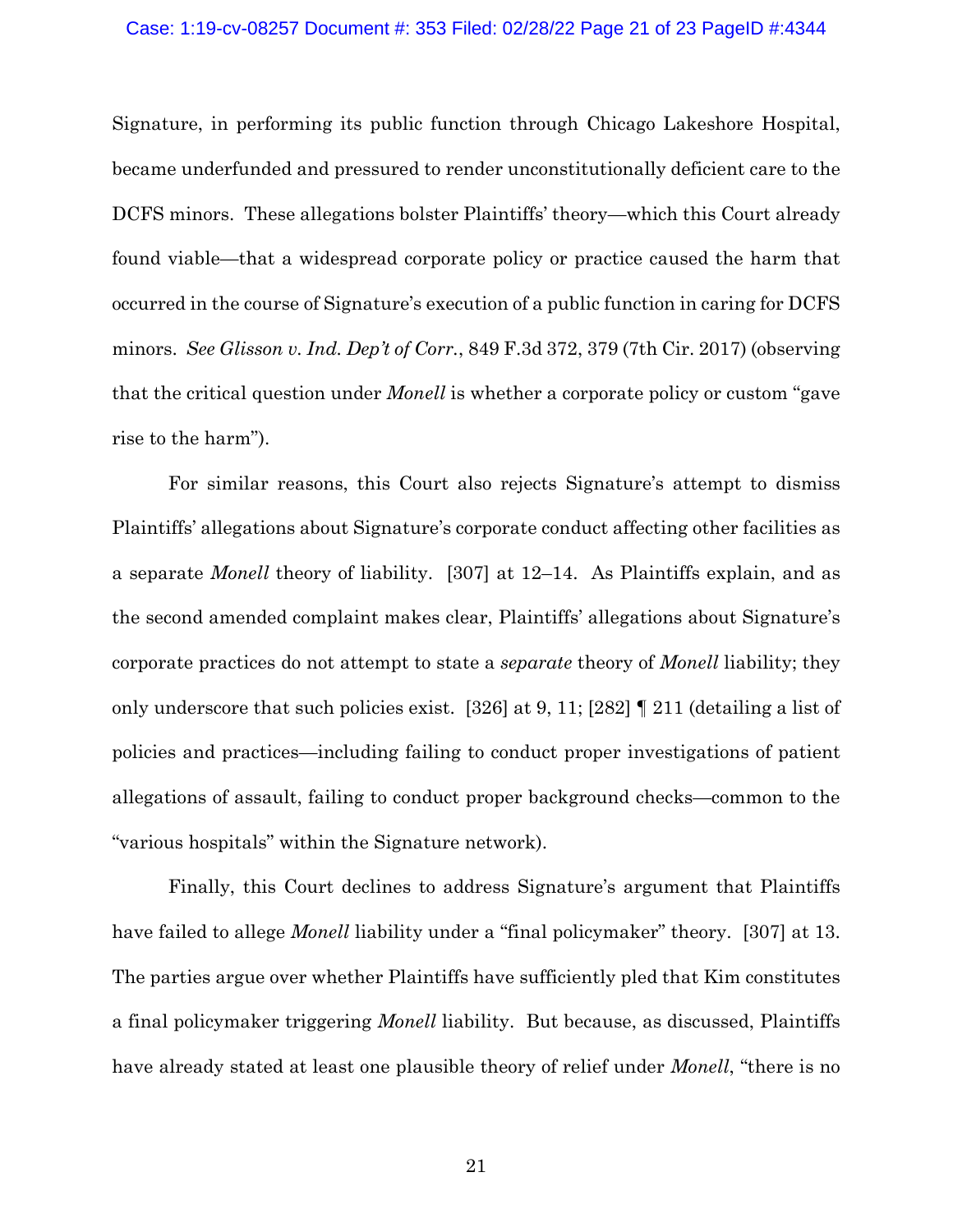#### Case: 1:19-cv-08257 Document #: 353 Filed: 02/28/22 Page 22 of 23 PageID #:4345

need to consider the others at this juncture." *Savory v. Cannon*, 532 F. Supp. 3d 628, 638 (N.D. Ill. 2021).

## **IV. Conclusion**

For the reasons explained above, this Court denies Soon Kim's motion to dismiss [309] and denies Signature's motion to dismiss [306].

In addition, because Plaintiffs have agreed to withdraw their request for punitive damages against Defendant Malachi in Counts X and XIII, [319], this Court denies as moot Malachi's motion to dismiss or to strike Plaintiffs' requests for punitive damages as to Counts X and XIII [308].

This Court also denies Eve Brownstone's motion for entry of a Rule 54(b) order. [284]. The Rule permits this Court to "direct entry of a final judgment as to one or more, but fewer than all, claims or parties only if the court expressly determines that there is no just reason for delay." Fed. R. Civ. P. 54(b). Rule 54(b) serves the purpose of allowing "appeal without delay of claims that are truly separate and distinct from those that remain pending in the district court." *Lottie v. W. Am. Ins. Co., of Ohio Cas. Grp. of Ins. Cos.*, 408 F.3d 935, 939 (7th Cir. 2005). Issuing a Rule 54(b) order here would not serve that purpose, however. This Court already dismissed the first amended complaint's claims against Brownstone, [247], and Plaintiffs have not named Brownstone as a defendant in their second amended complaint, [282]. Thus, there are no live claims against Brownstone, and nothing for Brownstone to immediately appeal. In light of the purpose of Rule 54(b), this Court denies Brownstone's motion [284].